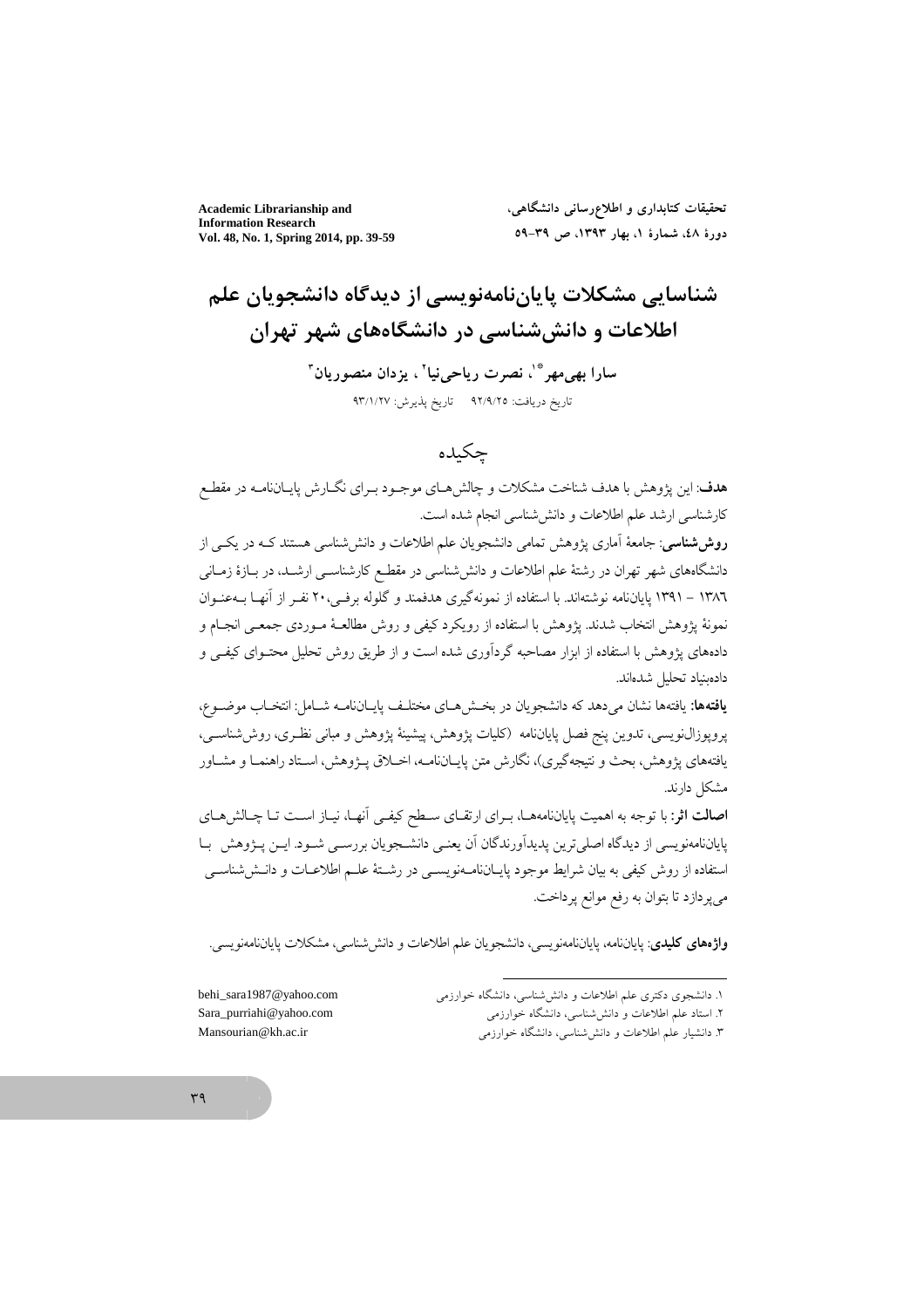#### مقدمه

پژوهش از راههای اصلی پیشرفت و ترقی مادی و معنوی هر کشوری محسوب می شـود. در جهـان امروز بهویژه در کشورهای توسعهیافته، شـاهدیم کـه سیسـتمهـای آموزشـی بـرای مبنـا قـرار دادن تحقیق در امر یادگیری تلاش میکنند و آموزش نحوهٔ پـژوهش را از سـال۱عـای ابتـدایی تحصـیل ضروری می،دانند. در دورهٔ آموزش عالمی و تحصیلات تکمیلـی نیـز، پایـانiامـه بـهعنـوان پـژوهش جدی و گستردهای برای دانشجویان مطرح میشود و در واقع اجرا و نگارش پایـانiامـهٔ تحصـیلی، آنان را به یک چالش فرا می خواند.

افزون بر آنکه پایاننامهها در بیشتر مـوارد، نخسـتین تجربـهٔ جـدی یژوهشـی دانشـجویان تحصـیلات تکمیلی هستند، نشاندهندهٔ کیفیت و وضعیت آموزش و یژوهش در دانشگاههـا هـم خواهنـد بـود. ایـن مدر کءها راهنمای یژوهشگران برای تکمیل یا آغاز پژوهش های آینده محسوب می شـوند (علیدوسـتی، صابری، ۱۳۸۶). اما پایاننامهنویسی در عمل، مشکلات و پیچیدگی هایی را پیش روی دانشجویان قبرار می دهد و چالش های گوناگونی را برای آنان به همراه دارد. شاید عمدهترین فقدانی که در زمینهٔ ً فرآینـد .<br>تدوین پایاننامه در رشتهٔ علـم اطلاعـات و دانـش شناسـی احسـاس مـی شـود، شـناخت موانـع موجـود و تنگناهای یژوهش برای پایاننامهنویسی از دیدگاه محوریترین عناصر خالق پایاننامهها یعنی دانشـجو پان باشد، چرا که اولین قدم برای از میـان برداشـتن موانـع و مشـکلات، شناسـایی و شـناخت آنهاسـت و در صورت آگاهی از آنها، می توان راهحل های اجرایی مناسب با آنها را پیدا کرد.

پهمنظور پررسي پیشنۀ پژوهش، مطالعات مرتبط با هر یک از جنبههاي پایانiامهنویسی به شکل خاص و نیز مسائل پایاننامەنویسی بە شکل عام، بررسی شد. یژوهش۱صایی ماننـد صـادقی (۱۳۷۰)؛ فدایی عراقی (۱۳۷۴)؛ مظلومیان (۱۳۷۶)؛ علایی و اعظمی (۱۳۸۳)؛ کانتر ' (۲۰۰۶)؛ عرب مختاری (۱۳۸۶) و تصــدیقی.م و تصــدیقی.ف (۱۳۸۸) بــه بررســی مشــکلات پــژوهش در ســطح کلــی یر داختهاند. در این تحقیقها نه تنها به مشکلات پایاننامـهنویسـی، بلکـه بـه مشـکلات پـژوهش در رشتههای مختلف توجه شده است. همچنین تحقیقات زیادی به بررسی "روش تحقیق" به کار رفته در پایاننامهها پرداختهاند، ماننـد کوربـان اوگلـن ۱۹۹۶)؛ حـری و محسـن(اده (۱۳۸۲)؛ منتخب (١٣٨٢)؛ بيگيم عظيمي (١٣٨٨)؛ ياكدامن (١٣٨٨)؛ توسن سيل " و همكاران (٢٠١٠).

در برخی از پژوهش ها نیز پهطور خاص به عملکرد و نقش استاد راهنما و مشـاور پرداختـهانـد، مانند کرستا <sup>۴</sup> و یک من (۲۰۰۵)؛ مارشال ٔ و برنان (۲۰۰۶)؛ نبلی، نصر و اکبری (۱۳۸۶)؛ عطاران، زین آبادی و طولایی (۱۳۸۹). اما در بین مطالعاتی که رابطهٔ بیشتری با این یژوهش دارند، مبی تبوان په طور خلاصه نمونههای زیر را مثال زد: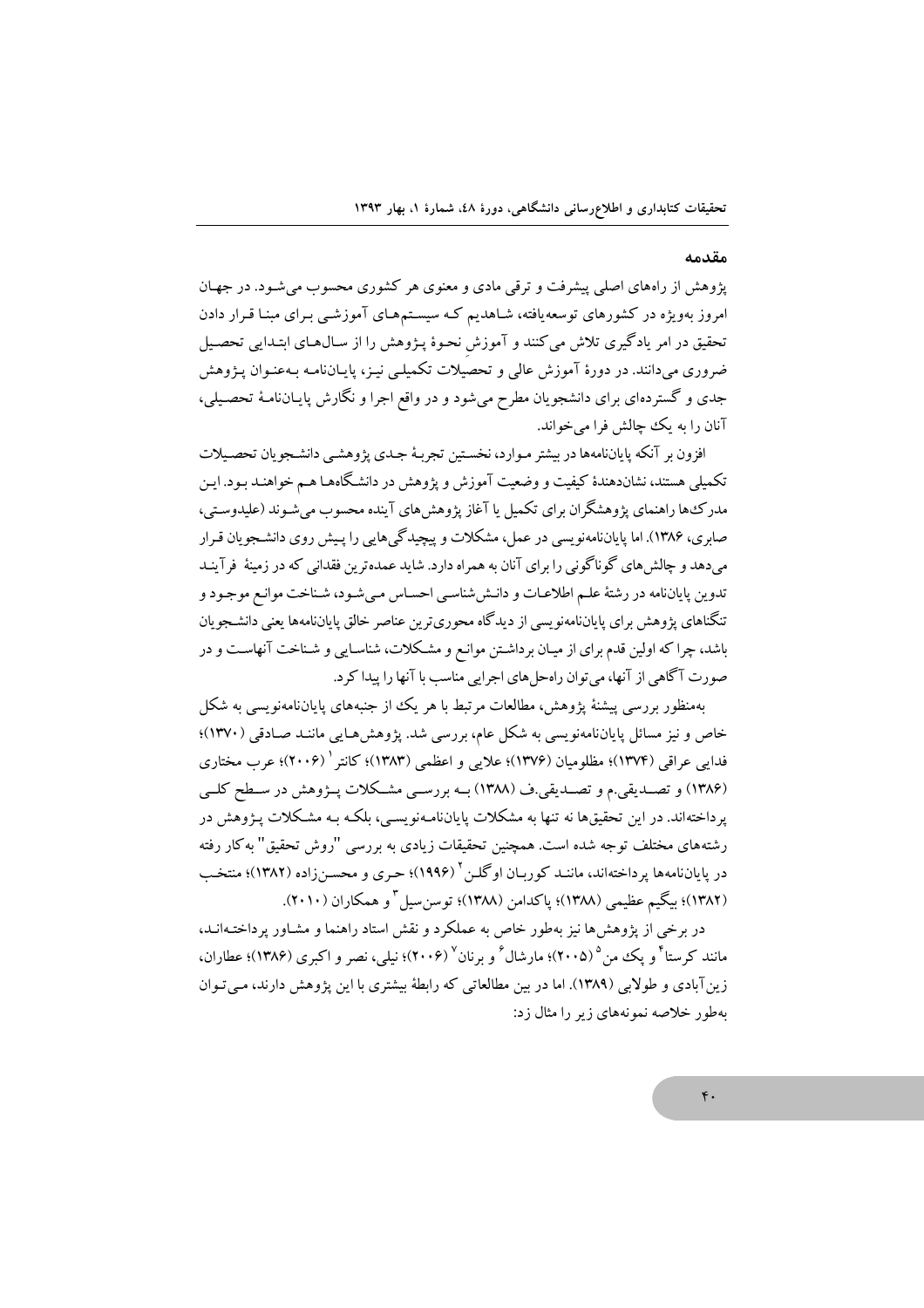ندافزاده شیرازی، جوکار، خادمی و باغبان (۱۳۷۳) به بررسی دیدگاههای دانشجویان کارشناسبی ارشـد دانشـگاههـای شـیراز و آزاد اسـلامی واحـد شـیراز دربـارهٔ مشـکلات تحقیـق و پایاننامهنویسی پرداختهاند. محققان مشکلات تحقیق را در دو بعد شخصی و غیرشخصـی و هفـت عامـل اسـتاد، درس، منـابع، انگيـزه، مشـكلات مـديريتي، ضـعف فـردي و مشـكلات اقتصـادي و خانوادگی دانشجو یان بیان کردهاند. میزانی (۱۳۸۷) در پایان،امهٔ خود به بررسبی مشکلات تـدوین پایاننامهٔ کارشناسی ارشد تربیت بدنی و علوم ورزشی در دانشگاههای ارومیـه، اهـواز، خـوارزمی، تهران، شهید بهشتی، فردوسی و گیلان پرداخته است. وی مهم ترین مشکلات دانشجویان را عبارت از دسترسـی محـدود بـه منـابع مـالی، روال اداری نامناسـب دانشـگاه، دسترسـی محـدود بـه منـابع اطلاعاتی، تواناییهای علمی محدود دانشجویان، کیفیت راهنمایی نامناسب استادان مشاور و راهنما مبی دانـد. بهـزادی و داورینـاه (۱۳۸۸) در مقالـهای یکـی از اهـداف پـژوهش خـود را شناسـایی مشکل های موجود در تجربهٔ پژوهشـی دانشـجویان دانشگاه فردوسـی مشـهد بیـان کردنـد. نتیجـهٔ تحقیقات بیانگر آن است که مشکلات در ۹ گروه شامل انتخاب موضوع، نگارش طـرح مقــدماتمی پژوهش، دسترسبی بـه منـابع، گـردآوری اطلاعـات، تحليـل و توصـيف آمـاري دادههـا، نگــارش پایاننامه، کمبود زمـان، نحـوهٔ ارتبـاط بـا اسـتاد راهنمـا، رونـد اداری دانشـگاه، دانشـکده و گـروه آموزشی قرار داشتند. جعفری چالشتری (۱۳۸۸) در پایانiامـهٔ خـود بـه بررسـی موانـع و مشـکلات دانشجویان تحصیلات تکمیلی دانشگاه اصفهان در فرآیند تدوین پایاننامه میپردازد و مشکلات را در دستهبندیهایی از جمله موانع فـردی و شخصـی، موانـع اجتمـاعی و فرهنگـی و موانـع اداری و سازمانی و...ارائه میدهد. انتشار نجف آبادی، چشمه سهرابی و افشار (۱۳۹۰) در پژوهشی به دلایل عدم کاربرد و مفید نبودن پایاننامههای علم اطلاعـات و دانـش۵نناسـی مقطـع کارشناسـی ارشــد و دکتری پرداختهاند، یکی از موانع اصلی کاربرد پایاننامههـا، مربـوط بـه مشـکل(هـایی در پیونـد بـا ساختار و محتوای پایاننامههاست که شامل مواردی چون انتخاب موضوع نامناسب، معتبـر نبـودن نتایج پایاننامه و ضعف ساختاری و شکل ظـاهری آنهاسـت. عبدولایـه^(۲۰۰۲) در مقالـهای بـه بررسی و شناسایی روش۵ای تحقیق در پایانiامههای تحصیلات تکمیلـی رشـتهٔ علـم اطلاعـات و دانشششناسی در دانشگاههای مالزی بین سالهای ۱۹۹۴ – ۲۰۰۰ میپردازد که روشهای پـژوهش بیشتر به روشهای تجربی گرایش داشتهاند. کزار<sup>۹</sup> و تالبورت<sup>۱٬</sup> (۲۰۰۴) ضمن تحقیقـات خـود در رابطه با مشکلات دانشجویان در هنگام نگارش پایاننامه، بیان مـی کننــد کــه گــاهـی دانشــجویان بــا انگیزهٔ فراوان پایاننامهٔ تحصیلی خود را شروع میکنند، ولی در حین کار، به دلیل بـروز مشکلات متعدد، علاقه و جدیت خود را از دست میدهند و تنها به اتمام سهل انگارانهٔ پایاننامه گرایش پیـدا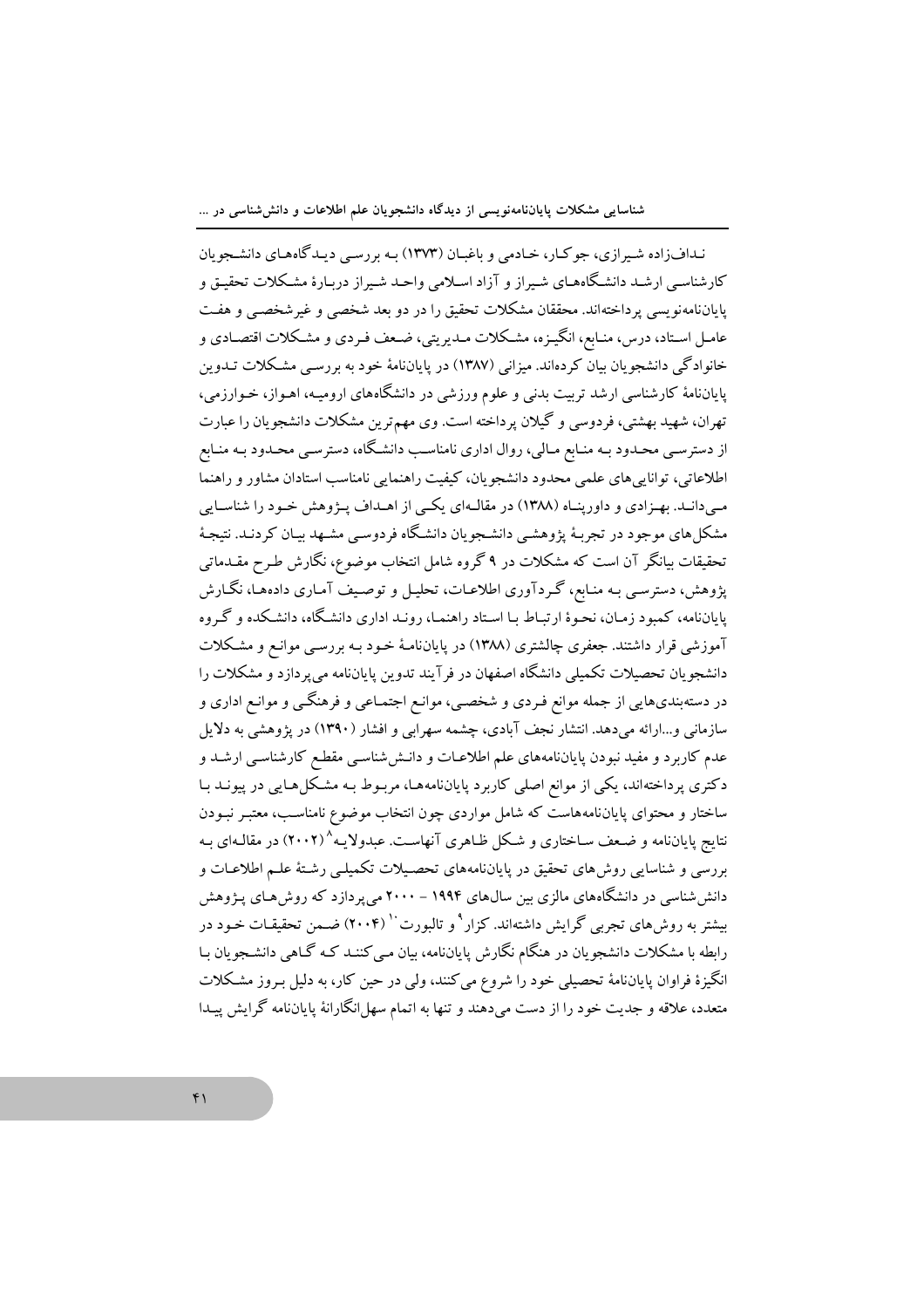می کنند. این مشکلات شاید به خود دانشجو یا اعضای هیأت علمی دانشگاه و نظام درونی آموزش مربوط شود. لاندگرن <sup>۱۱</sup> و هالورسون <sup>۱۲</sup> (۲۰۰۹) نتایج یژوهش خود بر روی دانشجویان پرستاری را چنین بیان کردند: دیدگاه دانشجویان در هنگام شروع پایـانiامـه در دو دسـتهٔ کلـی مثبـت و منفـی جای می گیرد و عمده ترین نگرانی دانشجویان، یافتن و انتخاب موضوع است. موانع نگارشی ماننـد عدم آشنایی با زبان علمی و نیز عدم آشنایی بـا روش تحقیـق و شـیوۀ نگـارش پایـانiامـه از دیگـر مشكلات دانشجو بان است.

برخی پژوهشهای مرتبط، زمینهٔ مشترکی با پـژوهش حاضـر دارنـد، ایـن در حـالی اسـت کـه پژوهشهای گذشته به تحلیل خود پایاننامهها، از جنبههایی مانند روش تحقیق بهکار رفته در آنها یـا میزان رعایت اصول نگارش پایاننامه پرداختهاند، در برخی دیگر از پژوهش ها به مشکلات پـژوهش به شکل کلی و عام توجه شده است و هیچریک از یژوهش هایی که تـاکنون انجـام شـدهانـد در رشـتهٔ علم اطلاعات و دانششاسی نیستند. آن دسته از پژوهشها که به آنها اشاره شد نیـز تنهـا بـا تکیـه بـر پرسشنامه و قالب تعیین شده به بررسی مشکلات و موانع پایاننامهنویسی پرداختهاند. بهاین ترتیب آنچه وجه تمایز این پژوهش با تحقیقات گذشته محسوب می شود، در درجهٔ اول ایـن اسـت کـه هـدف از پژوهش حاضر کشف و شناسـایی موانـع و تنگناهـای پایـانiامـهنویسـی از دیـدگاه دانشـجویان *علــم اطلاعات و دانش شناسی* است، چرا کـه ایـن خـلأ احسـاس مـی شـود کـه بـا توجـه بـه تفـاوتهـا و ویژگی های هر رشتهٔ تحصیلی، به مشکلات پایاننامهنویسی در آن رشته نیز بهصورت مجزا نگاه شود؛ دوم این است که پژوهش به *روش کیفی ص*ورت گرفته است. کاربرد این روش در تحقیقهای قبل<sub>می</sub> وجود ندارد و با اين روش بدون هيچ پيشداوري، واقعيت موجود بررسي مي شود.

#### هدف و پرسشهای پژوهش

هدف اصلی پـژوهش شـناخت مشـکلات و چـالش۵حای موجـود در نگـارش پايـانiامـه در مقطـع کارشناسی ارشد علم اطلاعات و دانش شناسی از دیدگاه دانشجو بان این رشته است.

### يرسشهاي پژوهش

۱. دانشجويان علم اطلاعات براي «انتخاب موضوع» پاياننامه با چه مسائلي روبهرو هستند؟ و به چه دليل؟ ۲. چه عواملي سبب مي شود دانشجويان علـم اطلاعـات «پروپـوزال نويسـي» را مرحلـهٔ چـالش برانگیزی بدانند؟

۳. هریک از پنج فصل پایاننامه، چه چالشهایی را برای دانشـجویان در بـردارد و دلایـل آنهـا جه هستند؟

#### ۴٢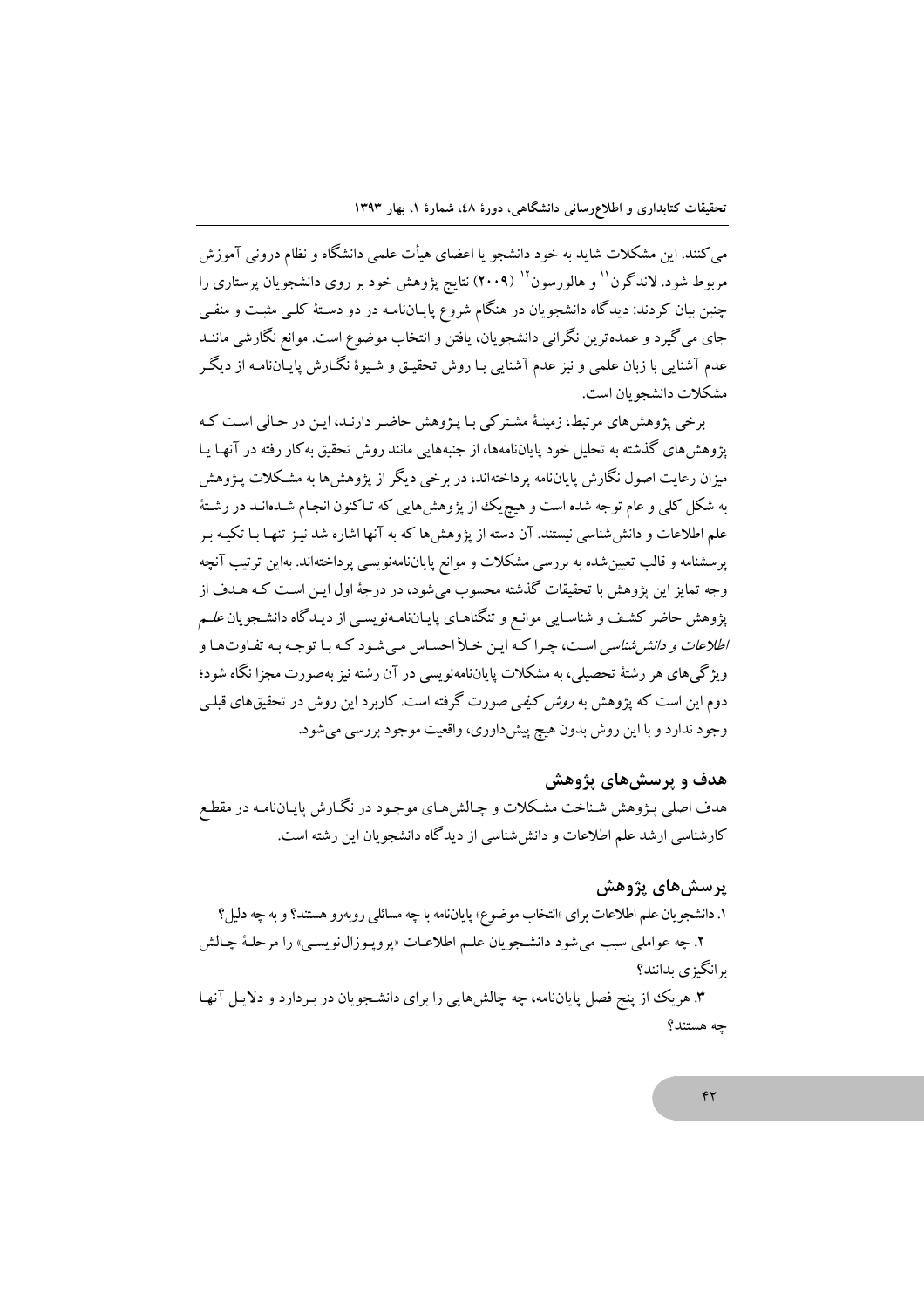۴. از دبـدگاه دانشـجويان چـه مـواردي در بحـث «اخـلاق پـژوهش» در پايـاننامـههـا رعايـت نمي شو د؟ و چرا؟

۵. از دیدگاه دانشجویان علم اطلاعات، چه مشکلات و خلأهایی در رابطه با موضوعات «استاد راهنما و استاد مشاور» در فر آیند پایاننامهنویسی وجود دارد؟ و چرا؟

#### روش شناسي تحقيق

از آنجا که مقصود این پیژوهش، شناخت چالش هـا و تنگناهـای نگـارش پایـانiامـه از دیـدگاه پدیدآورندگان آن و پی بردن به واقعیت موجود است و بهدنبـال آزمـون یـا اثبـات و رد فرضـیهای نیسـت، از رویکـرد پـژوهش کیفـی "ا و همچنـین از روش مطالعـهٔ مـوردي جمعـی (موردکـاوي جمعی <sup>۱۴</sup>) استفاده شده است. این روش امکان بررسی عمیق موضوع و کشف نقاط ینهان را فـراهم می آورد. جامعهٔ پژوهش از بعد زمان و مکان خاص شده است و بر این اساس، تمـامی دانشـجویان علم اطلاعـات و دانـش شناسـی کـه در یکـی از دانشـگاههـای شـهر تهـران در ایـن رشـته و مقطـع کارشناسی ارشد، طی سال های ۱۳۸۶ – ۱۳۹۱، پایانiامه نوشتهانـد و دفـاع کـردهانـد، جـزو جامعـهٔ يژوهش اين تحقيق محسوب مي شوند.

در مطالعهٔ کیفی فرمول واحدی برای تعیین اندازهٔ درست نمونه وجود نیدارد. بیرای بسیاری از تحقیقات راهحل ساده، ادامهٔ گردآوری دادهها تا آنجایی است که عناصر اساسبی مطالعـه بـه حـد اشباع<sup>۱۵</sup> درسند، یعنی تا زمانی که افراد نمونه، دیگر چیزی به دادهها اضافه نکنند یا آنچه که مطرح مر کنند در تضاد با دانستههای گه دآوری شـده نباشـد (پیاول<sup>۶٬</sup> ۱۳۷۹٬<sup>۱۶</sup>). بنیابراین ۲۰ نفر از دانشجو بان که جزو جامعهٔ یژوهش بودند، با استفاده از نمونه گیری هدفمند<sup>۱۷</sup> و نمونه گیری گلولـه بر في <sup>١٨</sup> يه عنوان نمونهٔ يژوهش انتخاب شدند و يعد از گر دآوري دادهها از طريق نفر بيستم، محقـق به نقطهٔ اشباع در گردآوری دادهها رسید. ایزار "مصاحبه" (گفتوگوی هدفدار) بیرای گیردآوری دادهها انتخاب و قبل از هر مصاحبه متن کو تاهی برای آشنایی افراد نمونهٔ پژوهش از طریق پست الکترونیکی برای آنها ارسال شد، تا با محور موضوع مصاحبه آشنایی پابند. بهمنظور افزایش دقت و درستی تحلیل ها، تمام مصاحبهها ضبط و در مرحلهٔ بعدی هر یک از گفتوگوها بهطور جداگانه توسط محقق واژه به واژه مکتوب شدند و نکتههایی که با پرسش های پژوهش در پیوند بودنـد، از متن مصاحبه جدا و طبقه نندی شدند. مصاحبهها به شکل نیمه باز بود و از پرسش هـای بـاز و خنثـی استفاده و سعی شد تا یاسخها و نظرهای مصاحبهشوندگان محـدود بـه سـؤالات خـاص یژوهشـگر نباشـد و انعطـاف يـذيري لازم بـراي بـهدسـت آوردن واقعيـتهـا و تمـامي ياسـخهـاي احتمـالي

 $\mathsf{f}\mathsf{r}$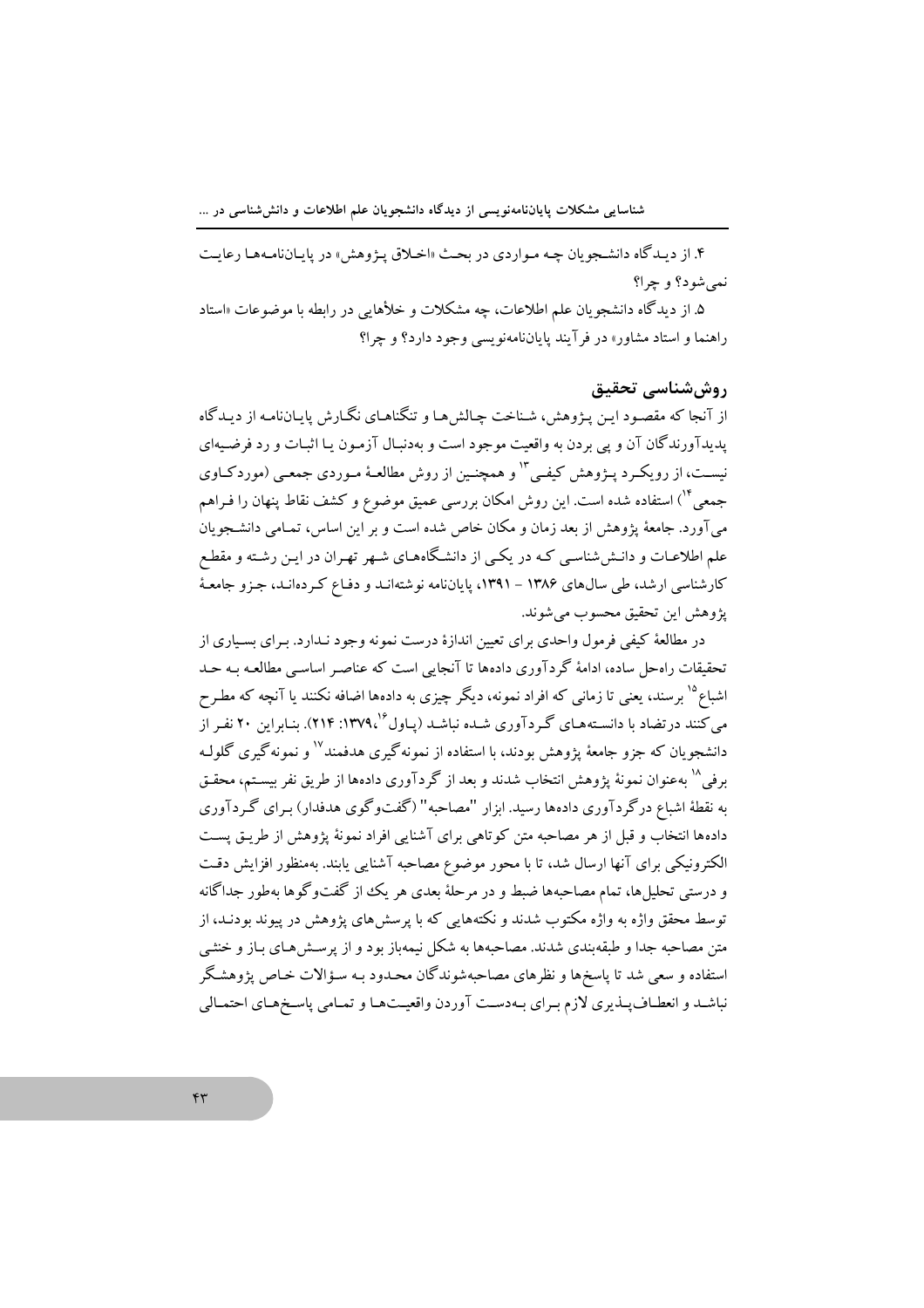مصاحبهشوندگان در طـول مصـاحبه حفـظ شـود. در عـین حـال بـرای هـدایت مصـاحبه در مسـیر مشخص، پرسشنامهای با سؤالات باز تدوین شد تا پژوهشگر بتواند مصـاحبه را کنتـرل کنـد. بـرای اطمینان از روایی محتوا و پیوند پرسشها با هدف پژوهش، این پرسشنامه توسط پنج نفر از استادان علم اطلاعات و دانشششناسی ارزیابی و تأیید شد. تحلیل دادهها بر اساس اصول کلی و مشترک در تحلیل دادههـا در پـژوهش کیفـی صـورت گرفـت. تحلیـل محتـوای کیفـی و مبـانی کدگـذاری (کدگذاری بـاز<sup>۱۹</sup>، کدگـذاری محـوری<sup>۲۰</sup> و کدگـذاری انتخـابی<sup>۲۱</sup>) کـه در مبـانی نظریـهٔ گرانـدد تئوری(دادهبنیاد) استفاده می شود، برای تحلیل دادهها و شناسایی مفاهیم استفاده شده است. تحلیـل دادهها در پژوهش های کیفی همزمان بـا گـر دآوری دادههـا انجـام مـی شـود و بـین ایـن دو رابطـهٔ رفتوبرگشتی و دوسویه وجود دارد. روایی و پایایی آنچه بهعنوان تحلیل دادهها بهدست آمـده و در بخش یافتههای یژوهش ارائه شده است، شاید تردید برانگیـز باشـد. فلیـکٌ `` (۱۳۸۸: ۴۲۰)، بـه نقـل از گوبـا <sup>۲۲</sup> و لیـنکلن <sup>۲۴</sup> (۱۹۸۵) در ایـن زمینـه اظهـار کـرده اسـت کـه پـنج مفهـوم اساسـی اعتمادپذیری°٬ باورپذیری°٬ اطمینـانپـذیری°٬ انتقـالپـذیری°٬ و تصـدیقپـذیری°٬ معیارهـای ارزیابی تحقیقات کیفی هستند. بنابراین مقولهها و مؤلفههای استخراج شده از هر مصاحبه بیرای هیر مصاحبهشونده ارسال و از آنها خواسته شد تا با بازنگری دوباره، موارد مطرحشده را تأیید، اصـلاح یا تکذیب کنند تا از وجود اطلاعات و مقولههایی که شاید از برداشت و تحلیـل اشـتباه یژوهشگر شکل گرفته باشند، جلوگیری بهعمل آیـد. همچنـین در مرحلـهٔ بعـد تحلیـل(هـای محتـوای کیفـی دادههای گردآوریشده، یک بار بعد از پیادهسازی هر مصاحبه انجـام و بعـد از گذشـت دو مـاه از اولین تحلیل، این کار بار دیگر تکرار شد تا میزان انطباق این دو تحلیل بررسی شـود. ایـن بررسـی نشان داد که تا حد زیادی دو تحلیل از یک مصاحبه در فاصلهٔ زمانی دو ماه، بر هم منطبق هستند. به این ترتیب سعی شد پنج اصل ذکرشده در پژوهش رعایت شوند.

#### يافتەهاي يژوهش

شـایان ذکـر اسـت همـانطـور کـه پـیشتر نیـز اشـاره شـد؛ یافتـههـای پـژوهش از پاسـخهـای دانش آموختگان علم اطلاعات بهدست آمدهاند که از طریق مصاحبه گر دآوری شده است، چرا که هدف تحقیق نیز شناخت مشکلات از دیدگاه دانشجویان بود و این عوامل صبرفاً واقعیباتی هستند که از جانب آنها بیان شدهاند. تحقیق دربارهٔ اینکه تا چه حد این عوامـل از دیـدگاه اسـتادان تأییـد می شود یا میزان اهمیت و تأثیر هر یک از عوامل مطرحشده، مسئلهٔ این یژوهش نبوده است و شاید در تحقیقات آتی بررسی شود.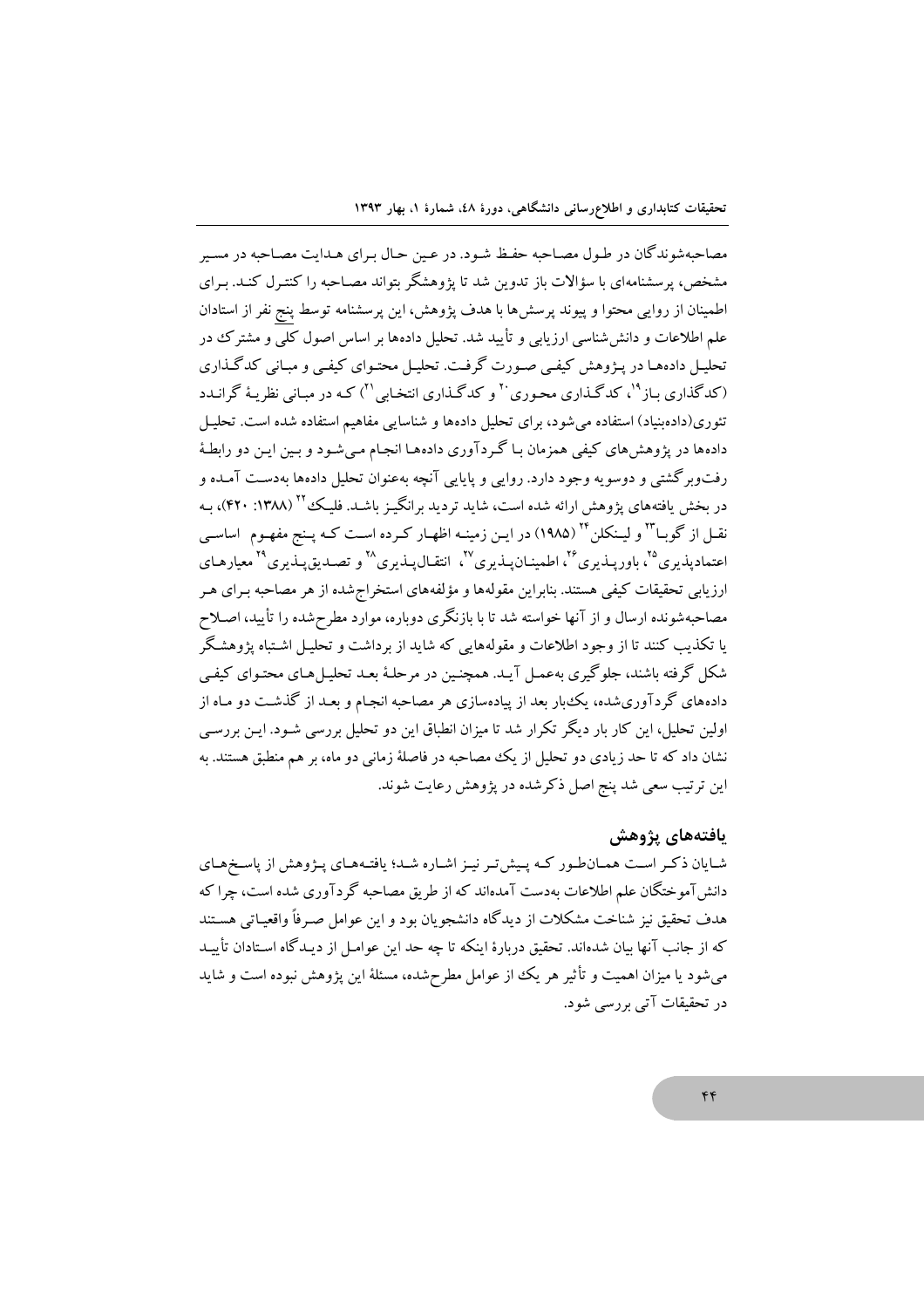سؤال اول پژوهش: انتخاب موضوع پاياننامه

بر اساس یژوهش حاضر تمامی دانشجویان به چالش انتخـاب موضـوع اشـاره کـردهانـد. آنهـا ایـن مرحله را سخت ترین بخش کار خود معرفی کردند و برای انتخـاب موضـوع زمـان زیـادی را نیـاز دارند و در این مرحله دچار سردرگمی و تردید هستند. آنها نمی دانند که آیا تحقیق انتخابی آنها به سرانجام خواهد رسید یا خیر! گاهی ترجیح میدهند بـه انتخـاب موضـوعات تکـراری بـا تغییـرات جزیی اکتفا کنند. بهعنوان نمونه می توان به این نقل قـولهـا اشـاره کـرد: "*بـه نظـرم انتخـاب یـک* .<br>موضوع خوب سخت ترین کار ممکن است، دانشجو تمام ملت دور خودش می چرخه و نمی دانید. کار درست کدام است!"، "گزینش موضوع خیلی زمان می برد و کار یک شب و یا دو روز نیست پس جای تعجب ندارد که ببینیم یک سری موضوع مرتب تکرار می شوند " و "ما دید انتقادی و تجربهٔ لازم برای تحقیق و بدتر از همه، مطالعه نداریم، خب معلوم است انتخاب موضوع می شود یک غول و در دانشگاهها هم که همه به دنبال موضوعات روز هستند، کسی به علاقـه و کـاربردی ب*ودن موضوع نگاه نمی کند."* جدول ۱ دلایل متفاوتی را نشان میدهد که انتخاب موضوع را بـرای دانشجو يان مشكل مي كنند.

| مؤلفهها(علل مشكلات و چالشها)                         | خرده مقولهها   | مقولهها  | ر ديف/ |
|------------------------------------------------------|----------------|----------|--------|
| فقدان علاقه و انگيز ه                                |                |          |        |
| فقدان خلاقيت                                         |                |          |        |
| فقدان تفكر انتقادى                                   | ویژگے های      |          |        |
| فقدان همفکری و مشورت دانشجویان با یکدیگر             | رفتاری –شخصیتی |          | ۴      |
| ترس از گزینش موضوعات بکر و جدید                      |                |          | ۵      |
| فقدان پشتکار و کم کاری دانشجو                        |                |          | ٧      |
| ناآشنايي با مراحل تحقيق                              |                | علل فردي | ٨      |
| ناآگاهی از موضوعات بین رشتهای                        | (دانشجو )      |          |        |
| ناآگاهی از موضوعات جدید در جهان                      |                |          | ١.     |
| نداشتن شناخت از ماهیت رشتهٔ علم اطلاعات و دانش شناسی | شناخت و        |          | ۱۱     |
| فقدان مطالعهٔ منابع فارسی و لاتین                    | آگاهی          |          | ۱۲     |
| مشخص نبودن حوزة مورد علاقة دانشجو                    |                |          | ۱۳     |
| فقدان تجربه يؤوهشي                                   | تجر به         |          | ۱۴     |
| فقدان تجربة شغلي                                     |                |          | ۱۵     |

جدول ۱. دلایل مشکلات انتخاب موضوع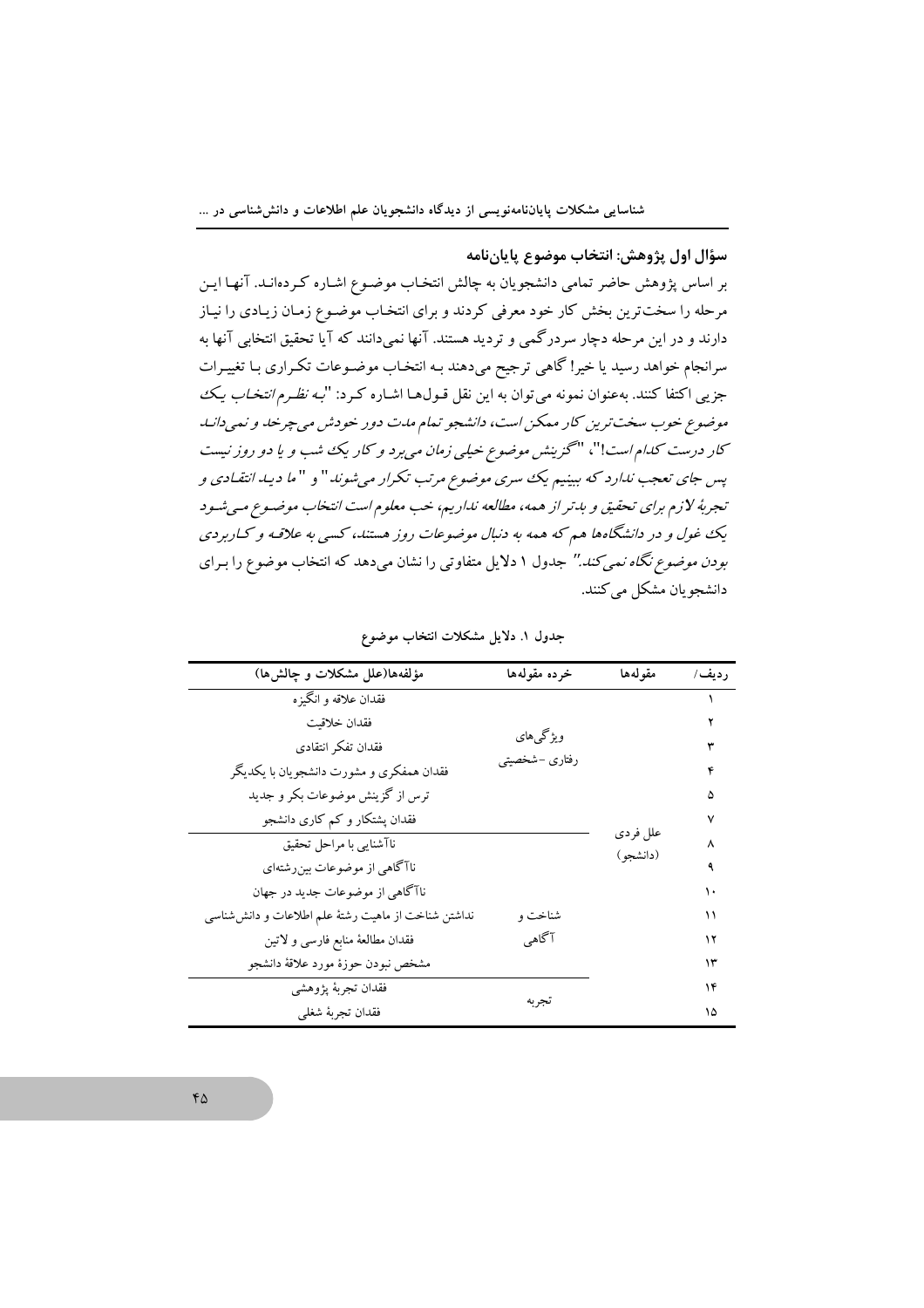| فقدان استادان مسط و آگاه بر موضوع انتخابی دانشجو |              |            | ۱۶ |
|--------------------------------------------------|--------------|------------|----|
| راهنمايي نكردن استادان                           | استادان      |            | ١٧ |
| فشار ناشی از عجلهٔ زیاد برای تحویل موضوع         |              |            | ۱۸ |
| فقدان پتانسیل پژوهشی در برخی گروهها              |              | علل آموزشی | ۱۹ |
| عدم پرورش خلاقیت در دانشجو                       |              |            | ٢٠ |
| ضعف در ارئهٔ درس سمینار تحقیق                    | سيستم آموزشي |            | ۲۱ |
| عدم ايجاد علاقه و انگيزه براي دانشجويان          |              |            | ۲۲ |
| محدودیت دسترسی به پایگاههای اطلاعاتی خارجی       | امكانات      |            | ۲۳ |
| محدودیتهای ابزاری برای پژوهش در کشور             |              |            | ۲۴ |
| انتخاب موضوعی که آیندهدار باشد                   |              | محدوديتها  | ۲۵ |
| حساسیت بر انگیز بودن برخی از موضوعات             |              |            | ۲۶ |
| محدود شدن به موضوعات مورد علاقهٔ استادان گروه    | موضوعي       |            | ۲۷ |

ادامه جدول ۱. دلایل مشکلات انتخاب موضوع

#### سؤال دوم پژوهش: پروپوزالنویسی

با تحلیل دادههای پژوهش مشخص شد، دانشجویان مرحلهٔ تدوین پروپوزال را نیـز چـالش برانگیـز میدانند. در جدول زیر به علل این امر با جزییات بیشتر اشاره شده است.

جدول۲. علل چالشها در تدوین پروپوزال

| نمونة شاهد                                                                                                                 | مؤلفەها( چالش&ا)                | مقولهها          | رديف/ |
|----------------------------------------------------------------------------------------------------------------------------|---------------------------------|------------------|-------|
| " دانشجو اولین بار است که پروپوزال میiویسد و هیچ زمینهای از این<br>موضوع نداردکه پروپوزال چیست یا چگونه آن را مینویسند."   | ناآشنایی با<br>پروپوزالنویسی    |                  |       |
| "وقتي اشراف و دانش لازم از همهٔ جوانب موضوع را نداشته باشد،<br>پروپوزالنويسي سخت ميشود."                                   | فقدان تسلط و<br>آگاهی بر موضوع  | عللل             |       |
| " دانشجو نمیداند این پروپوزال نقشهٔ راه او در کار پایاننامه است و وقتی<br>اهمیت آن را نداند، درست نوشتن هم بی معنا میشود." | ناآگاهی از اهمیت<br>پروپوزال    | فردى<br>(دانشجو) |       |
| "به نظرم مشکل این است که دانشجو ساختار و جامعیت و حد یک<br>پروپوزال را در ک نمی کند و میخواهد همهٔ مطالب را در آن بیاورد." | مشخص نكردن حد<br>و مرز پروپوزال |                  | ۴     |
| "این mind map از تحقیق در پروپوزال.نویسی خیلی مهم است که اگر<br>نباشد یعنی اصلاً نمیداند از کجا به کجا میخواهد برود''.     | فقدان تصوير ذهني<br>از پژوهش    |                  | ۵     |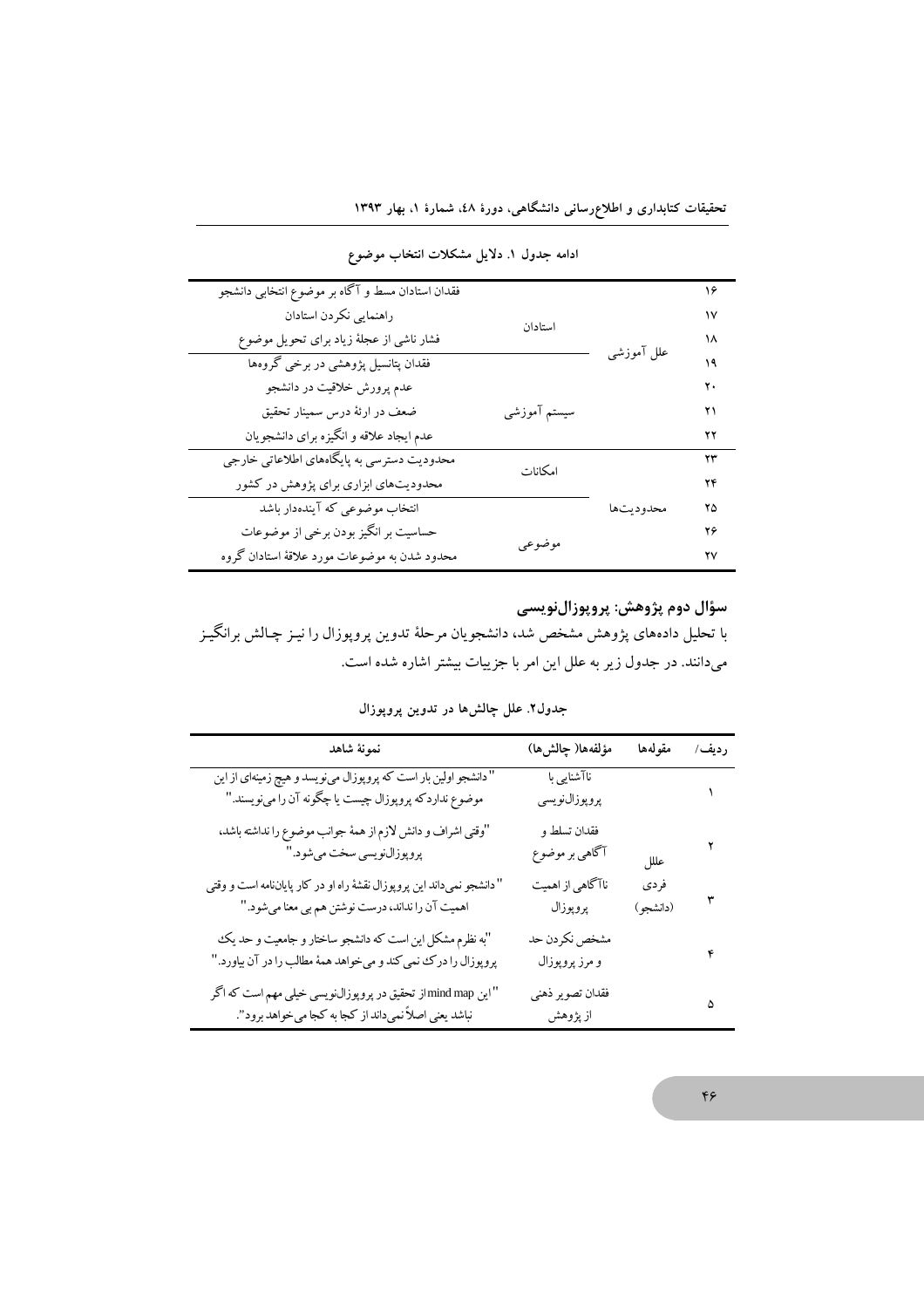| "در کلاس۵ها درس دانشگاه چگونگی پروپوزال و نوشتن آن، آموزش داده<br>نميشود."                                                                   | فقدان آموزش<br>پروپوزالنويسى                             | ۶ |
|----------------------------------------------------------------------------------------------------------------------------------------------|----------------------------------------------------------|---|
| "در بسیاری از دانشگاهها پروپوزال را به سختی مینویسند، تازه پس از آن<br>در ترم بعد، سمینار تحقیق می گذارنند که یاد بگیرند بیان مسئله چیست و…" | ارائهٔ «سمینار تحقیق»<br>بعد از نگارش<br>پروپوزال<br>علل | ۷ |
| " درخیلی از دانشگاه هنگام تصویب پروپوزال سهل انگارانه کار می کنند و<br>بدون هيچ دقتي پروپوزالها را تصويب مي كنند."                           | عدم بررسي دقيق<br>آموزشى<br>پروپوزالها در<br>دانشگاه     | ٨ |
| " متأسفانه قالب پروپوزالها و فرمهای آنها خیلی کلیشهای و خشکند و حتی<br>برای پژوهش،های کیفی و کمّی یکسان تعریف شدهاند، این غلط است."          | عدم انعطاف پذيري<br>در قالب<br>پروپوزالنویسی             |   |

ادامه جدول٢. علل چالشها در تدوين يرويوزال

سؤال سوم پژوهش: چالشهای هر یک از فصلهای پایاننامه فصل اول: كليات يژوهش

دانشجویان چند مورد را بهعنوان نقاط ضعف خود در این فصل توصیف کردند که شامل مـواردی چون: ضعف در بیان مسئلهٔ یژوهش، ضعف در تدوین سؤالات و فرضیههای یژوهش و ضـعف در تعریفهای عملیاتی است. علت این ضعفهـا نیـز ناشـی از فقـدان مطالعـهٔ کـافی دانشـجو دربـارهٔ موضوع، آگاهی کم وی از محتوای پژهش و فقدان تجربهٔ پژوهشی است. در کنار آن، دانشجویان در درس سمینار تحقیق در دانشگاهها آموزش کافی را نمی گیرند. این گفتهها شایان توجه هسـتند. "ما تجربهٔ زیادی نداریم، پس طبیعی است که نتوانیم سؤالها یا مسئلهٔ تحقیق را کامل بنویسیم، خب بايد به تحقيقي اشراف كامل داشت، ولي نبايد تجربهٔ پژوهشي را نيز ناديبده گرفت"، "فصل یک با به خوب نوشته شود تا تحقیق درسته شکل گیرد و دانشجوهای ما اصلاً نعه دانند که فصل چه مطالبي را در برمي گيرد."

فصل دوم: (مباني نظري - پيشينۀ پژوهش - نتيجه گيري) آنچه در جدول زیر آمده، نشاندهندهٔ عواملی است که موجب وجود کاستی هـایی در ایـن بخـش می شوند یا نگارش آن را برای دانشجویان مشکل می کنند. برای نمونه می توان به این گفتهها اشاره کر د: "مشکل این جاست که ما مدعی هستیم که سردرمداران سواد اطلاعاتی هستیم ولی واقعاً در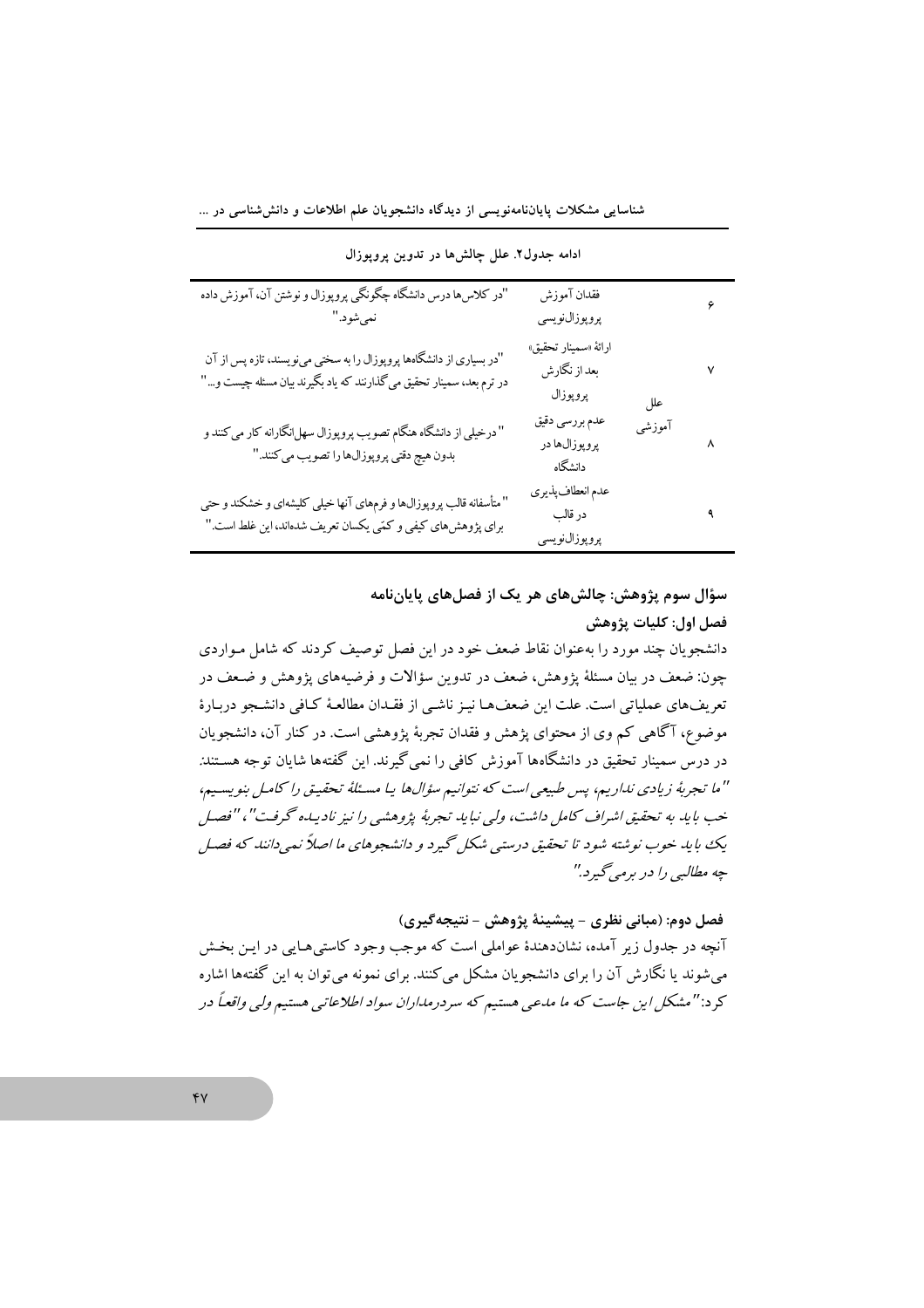# این زمینه ضعف داریم"، "این تصور وجود دارد که فصل دوم یعنبی کپهیبرداری، فقط از روی دیگر تحقیقات یک سری تحقیق جمع کنیم و تمام، اما اهمیت لزوم این بخش را نمیدانیم." و...

| مؤلفهها (علل مشكلات)                                | مقولهها             | فصل دوم           | رديف/ |
|-----------------------------------------------------|---------------------|-------------------|-------|
| دانش ناكافي در حوزهٔ پژوهش                          | عوامل فردي (دانشجو) | مباني نظري        | ١     |
| ناآشنايي با نحوة نگارش پيشينۀ پژوهش                 |                     |                   | ۲     |
| ناآگاهي از اهميت پيشينهٔ پژوهش                      |                     |                   | ٣     |
| کپیبرداری از سایر پیشینههای پژوهش                   |                     |                   | ۴     |
| ضعف در مهارتهاي سواد اطلاعاتي:                      | علل فردى            |                   |       |
| شناخت پايگاهها . شيوههاي جستوجو. زبان انگليسي. سواد | (دانشجو)            | پيشينۀ پژوهشها در | ۵     |
| رايانەاي                                            |                     | داخل و خارج از    |       |
| فقدان خلاقيت                                        |                     | كشور              | ۶     |
| فقدان تجربه پژوهشي                                  |                     |                   |       |
| كمكاري دانشجو                                       |                     |                   | ٨     |
| كليشهاى بودن نحوة نگارش پيشينهٔ پژوهش               |                     |                   | ۱۰    |
| فقدان دسترسي به پايگاههاي اطلاعاتي لاتين            | محدوديتها           |                   | ۱۱    |
| كمبود زمان                                          |                     |                   | ۱۲    |
| عدم تحليل و مرور متن پيشينهها                       | عوامل فردى          | جمع بندي          | ۱۳    |
| عدم مطالعهٔ كامل متون مرتبط                         | (دانشجو)            | و                 | ۱۴    |
| فقدان تفكر انتقادى                                  |                     | نتيجه گير ي       | ۱۵    |

جدول۳ دلایل بروز مشکلات در تدوین فصل دوم پایاننامه

فصل سوم: گزینش و اجرای "روش تحقیق" مناسب با موضوع پژوهش انتخاب رویکرد، روش، ابزارهای پژوهش، جامعهٔ پژوهش، نمونهگیری، روش تجزیه و تحلیل و … از دیدگاه دانشجویان مراحل سادهای نیست. آنها آشنایی لازم را با انواع روشهای تحقیق ندارند و برای انتخاب و به کارگیری روش تحقیق مناسب با پژوهش خود ضعیف هستند. دلایل ایـن امـر در جدول زير قيد شده است.

 $\mathsf{f}\Lambda$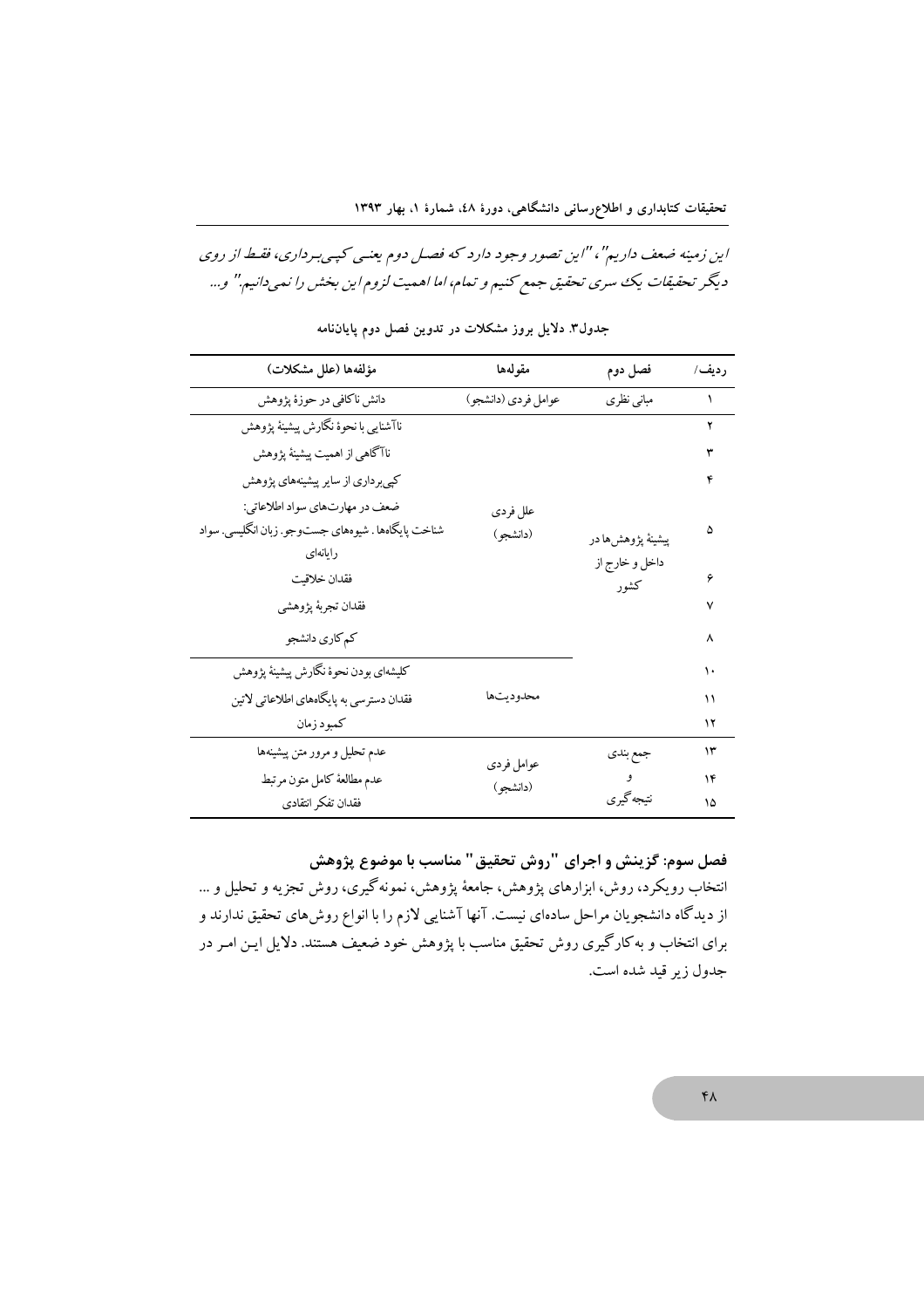| نمونهٔ شاهد                                                                                                                                                                                      | مؤلفهها(دلايل<br>مشكلات)                     |                         | مقولهها         | رديف/ |
|--------------------------------------------------------------------------------------------------------------------------------------------------------------------------------------------------|----------------------------------------------|-------------------------|-----------------|-------|
| " خود دانشجو نمیخواند. کتابهای روش تحقیق متعدد را<br>بررسی نمی کند تا لااقل روش خودش را بخواند."                                                                                                 | فقدان مطالعه و<br>يادگيري                    |                         | عوامل           |       |
| "دانشجو برای دفعهٔ اول است که تحقیق کردن را یاد میگیرد،<br>پس طبیعی است در مورد روش۵ای تحقیق هم ضعف داشته<br>ىاشد. ''                                                                            | فقدان تجربه پژوهشي                           |                         | فردي            |       |
| "در کلاس، درست آموزش داده نمیشود، استادان روش<br>تحقیق مجرب و آگاه را ما کم داریم و روش تدریس این<br>درس غلط است. به ما فقط تئوری درس دادهاند ولی تحقیق<br>کار عملی است مثال و تمرین لازم دارد." | ضعف در<br>تدريس                              |                         |                 | ٣     |
| " در دانشگاههای ما متأسفانه فقط و فقط بر روشهای کمّی<br>تکیه میشود حتی (در روش تحقیق) روشهای کیفی آموزش<br>داده نميشود."                                                                         | اكتفا به<br>آموزش<br>روشهای<br>كمتى          | درس<br>" روش<br>تحقيق " | عوامل<br>آموزشى |       |
| " در لیسانس ما روش تحقیق نداریم که به نظرم باید بگذراند.<br>در نتیجه باید به این دو واحد روش تحقیق ارشد اکتفا کنیم که<br>خیلبی کم است و باید در این مدت کوتاه با روشهای زیاد<br>آشنا شويم.''     | كمبود<br>واحدهاى<br>درس در<br>دورۂ<br>تحصيلى |                         |                 | ٧     |
| "به نظر من منابع و کتابهای اصیل و معتبر زیادی در زمینهٔ<br>روش تحقیق در رشتهٔ کتابداری نداریم و محدود به چند منبع<br>مشخص هستیم و از آنها فراتر نمیرویم."                                        | كمبود منابع<br>" روش تحقیق در<br>كتابداري"   |                         | محدوديتها       | ٨     |

شناسایی مشکلات پایاننامهنویسی از دیدگاه دانشجویان علم اطلاعات و دانششناسی در …

جدول٤. علل وجود چالشهای انتخاب و اجرای "روش تحقیق"

فصل چهارم: گردآوري دادهها، تجزيه و تحليل دادهها

بنا بر ویژگیهای اعضای جامعهٔ پژوهش، دانشجو با چالشهای متفاوتی روبهرو میشود. در پـژوهش حاضر مصاحبهشوندگان تأکید عمدهای بر جامعهٔ پژوهشی داشتهانـد کـه شـامل افـراد اسـت. آنهـا در برقراری تعامل با جامعهٔ پژوهش خود دچار مشکل هستند و موانع را در همکاری نداشتن افـراد نمونـهٔ پژوهش خود میدانند یا از این شکایت مییکننـد کـه مسـئولان، سـازمانهـا و مراکـز بـا دانشـجویان همکاری لازم را ندارند. از دیدگاه دانشجویان در کشور ما ارتباط و تعامل برقـرار کـردن بـا جامعـهٔ پژوهش به شکل الکترونیکی آسان نیست. همچنین در بسیاری از موارد، دانشجویان دادههای بهدست آمده از جامعهٔ پژوهش را دقیق نمیدانند. بررسی جدول زیر علل این مشکلات را نشان میدهد.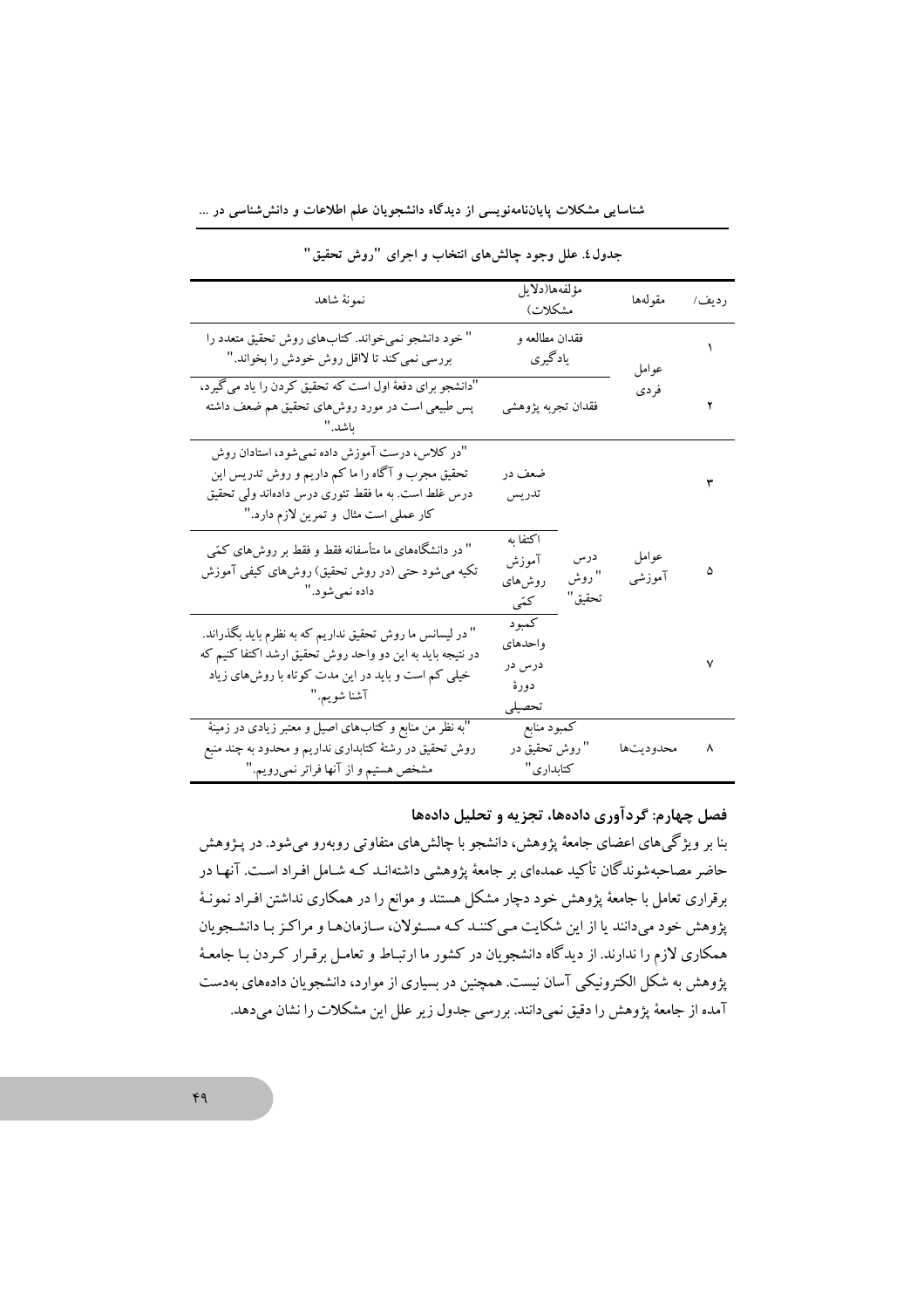تحقیقات کتابداری و اطلاع٫رسانی دانشگاهی، دورهٔ ٤٨، شمارهٔ ۱، بهار ۱۳۹۳

|                                                          | مؤلفهها          |           |       |
|----------------------------------------------------------|------------------|-----------|-------|
| نمونهٔ شاهد<br>(علل مشكلات)                              |                  | مقولهها   | رديف/ |
| " دانشجو باید یک سری از مهارتهای ارتباطی را بلد          |                  |           |       |
| باشد، گاهی مشکل دانشجو این است که وی در رابطه            | ضعف در برقراري   |           |       |
| برقرار کردن مشکل دارد و یا تلاش و پشتکار لازم را         | تعامل با جامعهٔ  |           |       |
| ندارند. "                                                | پژوهش            | علل       |       |
| " ایراد از این جاست که دانشجو هنوز نمیداند ابزار         | ناآشنایی با      | فردي      |       |
| گردآوری او چه ویژگیهایی دارد و چگونه باید از آن          | ابزارهای گردآوری | (دانشجو)  |       |
| استفاده کرد."                                            | دادەھا           |           |       |
| " در اجتماع ما كسي براي تحقيق كردن ارزش قائل نيست        | کم ارزش بودن     |           |       |
| و آن را جدی نمی گیرند و مسلماً به پژوهشگر هم اهمیت       | پژوهش در نگاه    | علل       | ٣     |
| نمىدھند."                                                | جامعه            | فرهنگي -  |       |
| " با دانشجو به عنوان یک محقق همکاری نمیشود چراکه         | ضعف فرهنگي       | اجتماعي   |       |
| فرهنگ و درک این مسئله در اکثر افراد جامعه ما وجود        | جامعه در همکاري  |           | ۴     |
| ندارد."                                                  | با پژوهشگر       |           |       |
| " اگر کسی بخواهد عوامل خارج از کشور را بررسی کند         | دسترسی به دادهها |           |       |
| یا جامعهٔ پژوهش وی در ایران نباشد مثلاً کتابخانه فلان در | در خارج از کشور  |           | ۵     |
| یک جایی، خیلی به دردسر میافتاد."                         |                  |           |       |
| " هنوز ما در ایران با اینترنت مشکل داریم و خیلی          | ضعف در زیر       |           |       |
| چیزهای دیگر، به تهران نگاه نکنید در کشور خیلی            | ساختهاي ارتباطي  |           | ۶     |
| محدوديت ارتباطات با فناوري داريم."                       | كشور             | محدوديتها |       |
| " هر جا میروی یک معرفیiامه میخواهند از آن سو هم          | فرآيند طولانبي   |           |       |
| برای یک معرفیiامهٔ ساده باید یک یا چند روز در دانشگاه    | دريافت معرفىنامه |           | ٧     |
| وقت تلف شود."                                            | از دانشگاهها     |           |       |

جدول ٥. علل چالشهای گردآوری دادهها

پس از گردآوری دادهها بـر اسـاس اظهـارات دانشـجویان، آنهـا در تحلیـل دادههـا بـه مشـكل برخورد می کنند و هنگامی که با حجم عظیمی از دادهها مواجه میشوند، نمیدانند بایـد از کجـا و چگونه شروع کنند و چگونه آنها را به پایاننامه انتقال دهند، نمیدانند چگونه آنهـا را ارائـه دهنـد که پاسخ سؤالات پژوهش باشند. در بسیاری از موارد نیز آزمـون۱مـای آمـاری نامناسـب را بـهکـار می برند. نتیجهٔ این ضعفهای آماری یا تحلیلهای ضعیف همـه در آخـر بـر بخـش نتیجـه گیـری تحقیق اثر میگذارد. دلایل این مسائل در جدول ۶ ذکر شدهاند.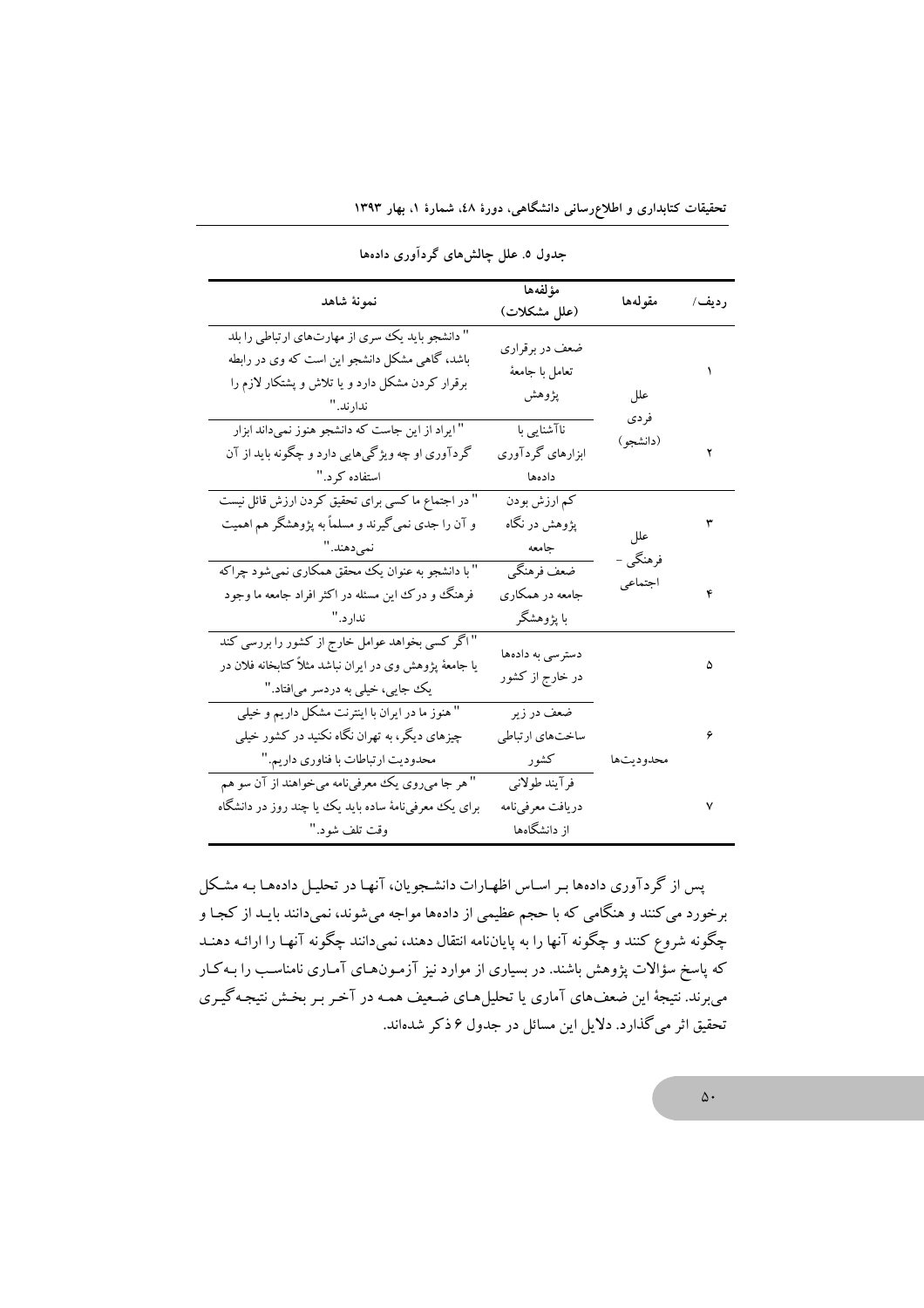| نمونة شاهد                                                     | مؤلفهها             | مقولهها  | رديف/ |
|----------------------------------------------------------------|---------------------|----------|-------|
|                                                                | (علل مشكلات)        |          |       |
| " بخش چهارم (آزمونهای آماری و تحلیلها) را دانشجویان بیرون      | عدم انجام تحليلها   |          |       |
| از دانشگاه یا توسط شخص دیگری انجام میدهند و خودشان انجام       | توسط شخص            |          | ١     |
| نميدهند و از جريان تحقيق دور ميشوند."                          | دانشجو              |          |       |
| " باز هم مشکل از ناآگاهی و اطلاعات کم دانشجو است و             | ناآشنایی با         |          |       |
| روشهای تحقیق و روشهای تحلیل دادهها را نمیداند."                | چگونگي تحليل        |          | ۲     |
|                                                                | دادەھا              | علل      |       |
| "واقعیت این است که که دانشجویان بلد نیستند آزمونهای آماری      | ناآشنایی با تحلیلها | فردى     |       |
| را انجام دهند یا کلاً از آمار و دیگر روشهای تحلیل اطلاع کاملی  | و آزمونهای          | (دانشجو) | ٣     |
| ندارند."                                                       | آماری               |          |       |
| "برای تجزیه و تحلیل فرد باید قدرت و فکر تجزیه و تحلیل را       |                     |          |       |
| داشته باشد که دانشجویان ذهنشان خالی از تحلیل و مقایسه و        | فقدان ذهن تحليلي    |          | ۴     |
| استنتاج است. "                                                 |                     |          |       |
| "خود دانشجو هم دل به کار نمیّ(دهد و سعی نمی کند که دنبالش      |                     |          | ۵     |
| برود و یاد بگیرد، شخص دیگری برایش انجام میدهد."                | كم كارى دانشجو      |          |       |
| " نمیشود انتظار داشت که دانشجو بی هیچ آموزشی همهٔ تحلیلها      | فقدان آموزش         |          |       |
| و تجزیهها را بلد باشد. وقتی در دانشگاه یاد نمیدهند دیگر روند   | چگونگی              |          | ۶     |
| كار مشخص است "                                                 | تحليل دادهها        |          |       |
| " در روش تحقیق و سمینار تحقیق، وقتی انواع روش۵ا گفته           | ضعف در تدرس         |          |       |
| میشود باید کامل باشند به دنبال آن نحوهٔ تحلیل مرتبط با روش     | درس «روش            |          | ٧     |
| آموزش داده شود، ولی کلاسهای ما همه نظری هستند و تمرینی         | تحقیق» و «سمینار    |          |       |
| برای یادگیری نیست."                                            | تحقيق»              | علل      |       |
| " برای یادگیری آماری که برای پایانiامه به آن نیاز داریم مسلماً | كمبود واحدهاي       | آموزشى   |       |
| تعداد واحدهای درس آماری که در کارشناسی و ارشد داریم            | درس آمار در دورهٔ   |          | ٨     |
| خیلی کم است."                                                  | تحصيلى              |          |       |
| " استاد راهنما و مشاور كارى براى تجزيه و تحليلها انجام         | فقدان راهنمايي      |          |       |
| نميدهند، فقط نظارت مي كنند و كمكي به دانشجو نمي كنند."         | استادان راهنما و    |          | ٩     |
|                                                                | مشاه د              |          |       |

جدول ٦. علل چالشهای تدوین فصل چهارم

شناسایی مشکلات پایاننامهنویسی از دیدگاه دانشجویان علم اطلاعات و دانششناسی در …

### فصل پنجم: بحث و نتيجه گيري

دانشجویان ابراز کردهاند که در جمع بنـدی نهـایی ضـعیف هسـتند. چـالش اصـلی میـزان آگـاهی، اشراف، مطالعه و دانش دانشجو بر موضـوع پـژوهش اسـت. آنهـا در بسـیاری از مـوارد بـر پیشـینهٔ پژوهش یا دادههای گردآوریشده و تحلیل آنها تسلط کافی ندارند. همچنین برای بحث و مقایسه

 $\Delta$  \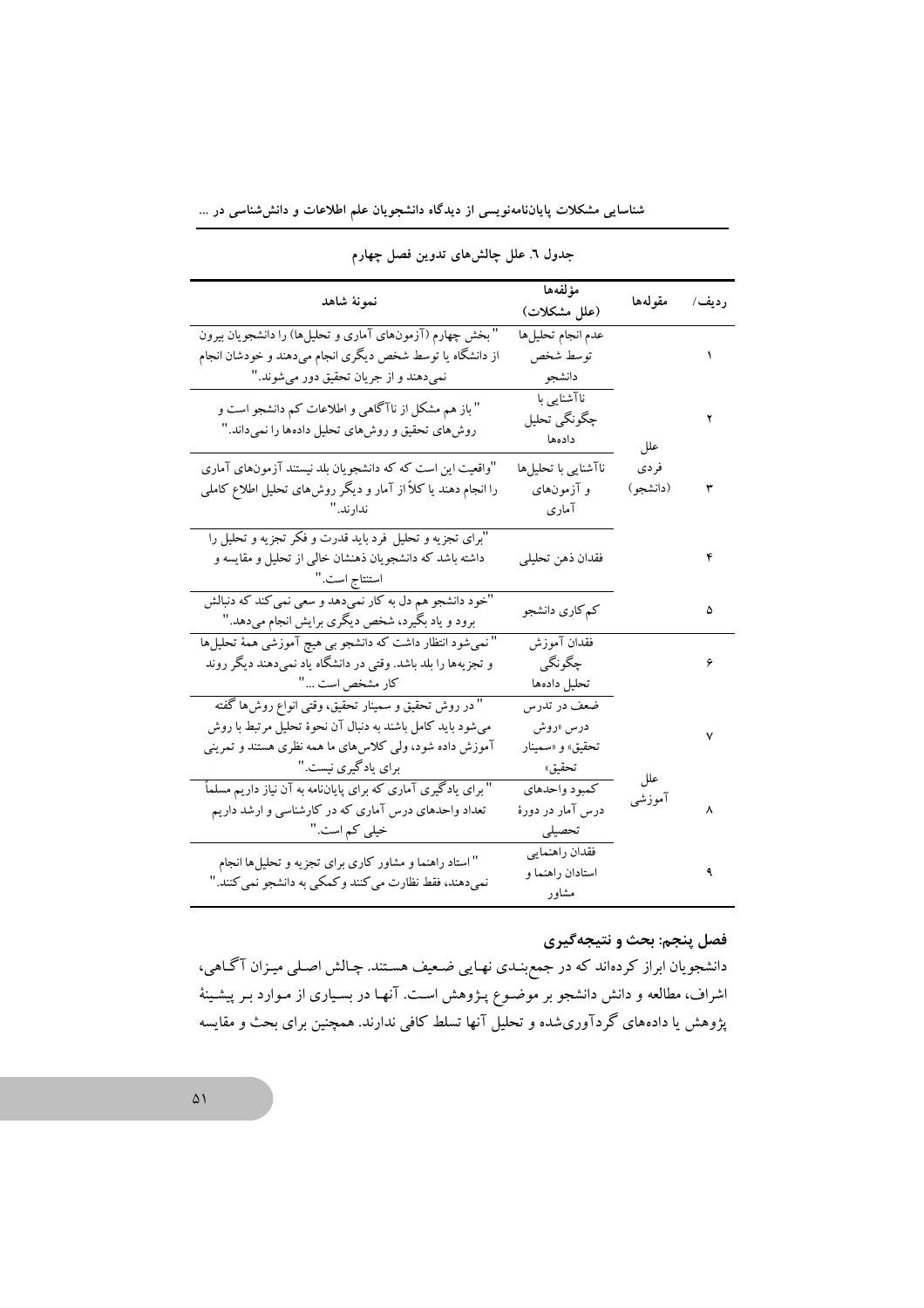به ذهنی فعال، یو یا، تحلیل گر و انتقادگر نیاز است. همچنین عامل محدودیت زمـان بـرای نگــارش پایاننامه سب می شود دانشجو نتواند تفکر و تمرکز کامل را در این مرحله حفیظ کنید. در این زمینه به این گفتهها می توان اشاره کرد: *"از اسم نتیجه گیری و بحث معلوم است که باید بـا قـدرت* .<br>فکر، استنتاج کنبی که وقتبی دانشجو در این مرحله گیر می کند، بعنبی مشکل دارد و ناتوانبی در فکر تحلیل گر اوست." ، " برای اینکه بتوانید آنچه دا تحقیق که دهاسد، ادائیه دهیید اول بایید اطلاعیات كافيي در موضوع تحقيق داشته باشيه، وليي دانشجو هنبوز خبودش اطلاعيات جيامعي ازحبوزهٔ تحقیقش ندارد، پس نتیجه گیری سخت خواهد شد" و " بخش پیشینهٔ پژوهش اینجاست که نقشش پر رنگ می شود، وقتی بخش دوم را ضعیف می نویسند، دراینجا هم به مشکل برمه خورند."

#### نگارش متن پایاننامه

سبک و شیوهٔ نگارش متن یایانiامه سهم عمدهای در شکل گیری یک ییایانiامه دارد. اما بـر اسـاس یافتههای یژوهش، دانشجو بان نوشتن روان و سادهٔ آنچه در ذهن وجود دارد را کار سهل و آسـانی نمی دانند. دانشجویان برای نگارش دچار ضعف و ناآگـاهی از اصـول نگـارش مـتن علمـی و فاقـد مهارتهای نگارشی هستند. در دیدگاه مصاحبهشوندگان بسیاری از دانشـجویان و حتبی گـاهی استادان و مسئولان آموزشی بر تعداد صفحات پایاننامـه تأکیـد مـی کننـد و کیفیـت آن را در نظـر نمي گيرند. عواملي كه به ضعف دانشجو يان در نگارش منجر مي شـو د عبار تنـد از: فقـدان مـواردي مانند مطالعه، خلاقت، تفکر انتقادی، تمرین و تحریهٔ نگارش در دانشجو، محدود بودن دایرهٔ لغات دانشجو، فقدان آموزش «شبوهٔ نگارش علمه »، نسود راهنمبایی مناسب استادان راهنمبا و مشباور، بی توجهی استادان به متن تکالیف درسی در دورهٔ تحصیل، ضعف در تدریس درس آیین نگـارش و سمینار تحقیق و بی توجهی به درس انشا در سیستم آموزشی. برخی از نقل قـولهـای دانشـجویان نیز به این شرح است: *"علت اینکه ما ن*مه *توانیم بنویسیم، اول از همه این است کـه نمـه خـوانیم،* .<br>کسبی که نعبی خواند چیزی برای نوشتن هم ندارد."، "نوشتن یک مقدار نوآوری و خلاقیت و نگاه انتقادی می خواهد که دانشجو بتواند مثـال۱مـای متفـاوتی از مطالـب را بیـان کـنـد" و " کـار مـا در آموزش، از اساس مشکل دارد که از اول درس انشا زنگ تفریح حساب می شود و برای آن ارزش ۔<br>قائل نیستنا،، در صورتبی که نگارش ذهن را فعال میں کنا."

سؤال چهارم پژوهش: اخلاق پژوهش در پاياننامه متأسفانه نمی توان مسئلهٔ بی توجهی به اخلاق پـژوهش در پایـانiامـههـا را نادیـده گرفـت. براسـاس صحبتهای دانشجویان، در پایاننامهها، مسائلی چون فقـدان امانـتداری در اسـتفاده از منـابع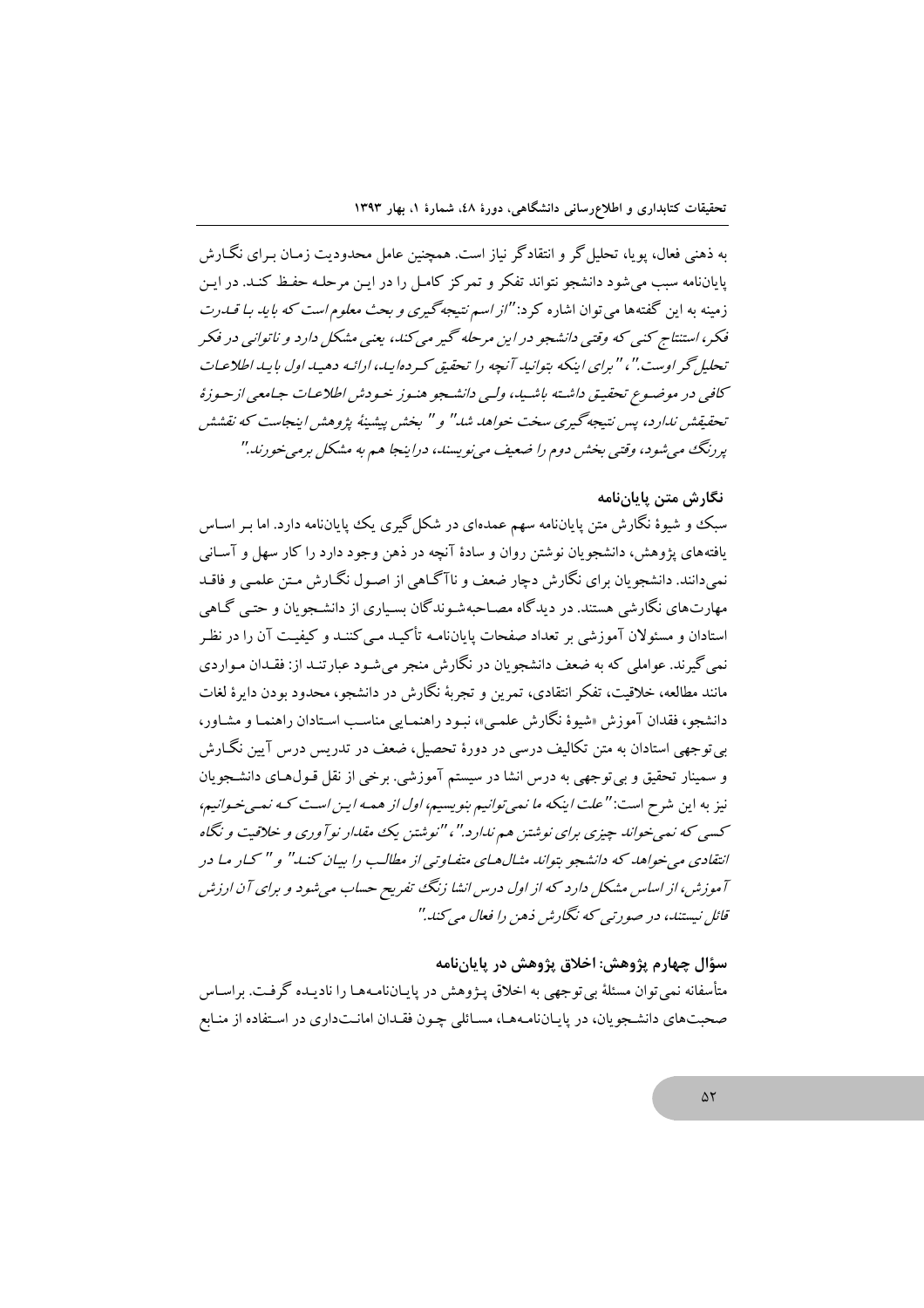(کپیبرداری، سرقت ادبی)، استناددهی ناصحیح، فقدان صحت دادههـای گـردآوریشـده، فقـدان گزارش صادقانهٔ نتایج و… دیده می شود. در مواردی دانشجویان بـه سـراغ تبلیغـات سـودجویانهای برای پایاننامهنویسی میروند و در مقابل مبلغی، پایاننامه یا بخشهایی از آن را دریافت می کنند یا به ترجمهٔ پایاننامههای خارجی می پردازد. مصاحبهشوندگان دلایل متفـاوتی را سـبب بـروز چنـین مسائل<sub>ی</sub> بر شمر دهاند. برای مثال این مطالب را بیان داشتهانـد؛" *در کـل مـا فرهنـگ برخـبی مـوارد را* نداریم، مثلاً همین امانت داری در منبعی که داریم استفاده می کنیم، ما در جامعه حقوق دیگران را نادیده می گیریم و نمی گوییم کاری که برای ما ناپسند است را در حتی دیگران نکنیم"، " همه می دانیم که برای ما یک جورهایی امر تقلب در امتحان و مدرسه و دانشگاه عادی شده و پایاننامه هم همین طور، کسی از اینکه در تحصیل تقلب کنـه، روحـش آزرده نمـی شـود"، "وقتـی انگـیـزه .<br>نباشد دیگر مهم نیست به چه قیمتی دانشجو می خواهد پایان *نامه ارائه دهد."* در ادامه بهطور خلاصه به دلایل بی توجهی به اخلاق یژوهش اشاره شده است.

| مؤلفهها                                   | مقو لەھا             | ر ديف/ |
|-------------------------------------------|----------------------|--------|
| ناآگاهی از فلسفهٔ اخلاق پژوهش             |                      |        |
| ناآگاهی از اصول اخلاق پژوهش               |                      | ۲      |
| ناآگاهی از نحوههای استناددهی              | عوامل                | ٣      |
| فقدان انگيزهٔ پژوهش                       | فر دی                | ۴      |
| زير پا گذاشتن وجدان شخصي                  | (دانشجو )            | ۵      |
| کم کاری و تنبلی دانشجو                    |                      | ۶      |
| کمهارزش بودن پژوهش در نگاه جامعه          |                      | ٧      |
| ضعف فرهنگی جامعه درامانتداری              | عوامل                | ٨      |
| نادیده گرفتن اخلاقیات برای ارتقا و پیشرفت | فرهنگی –             | ٩      |
| وجود تبليغات «پاياننامەنويسى» و سودجويى   | اجتماعي              | ۱۰     |
| حساسیتزدایی شدن از تقلب در تحصیل          |                      | ۱۱     |
| فقدان آموزش                               |                      | ۱۲     |
| فقدان الگوی مناسب از استادان              | عوامل                | ۱۳     |
| فقدان عدالت در نمرهدهي                    | آموزشي –<br>دانشگاهی | ۱۴     |
| عدم مجازات و برخورد با متخلفان            |                      | ۱۵     |
| زمان                                      |                      | ۱۶     |
| دسترسي به منابع                           | محدو ديتها           | ۱۷     |

جدول۷. دلایل عدم رعایت اخلاق پژوهش در پایاننامهها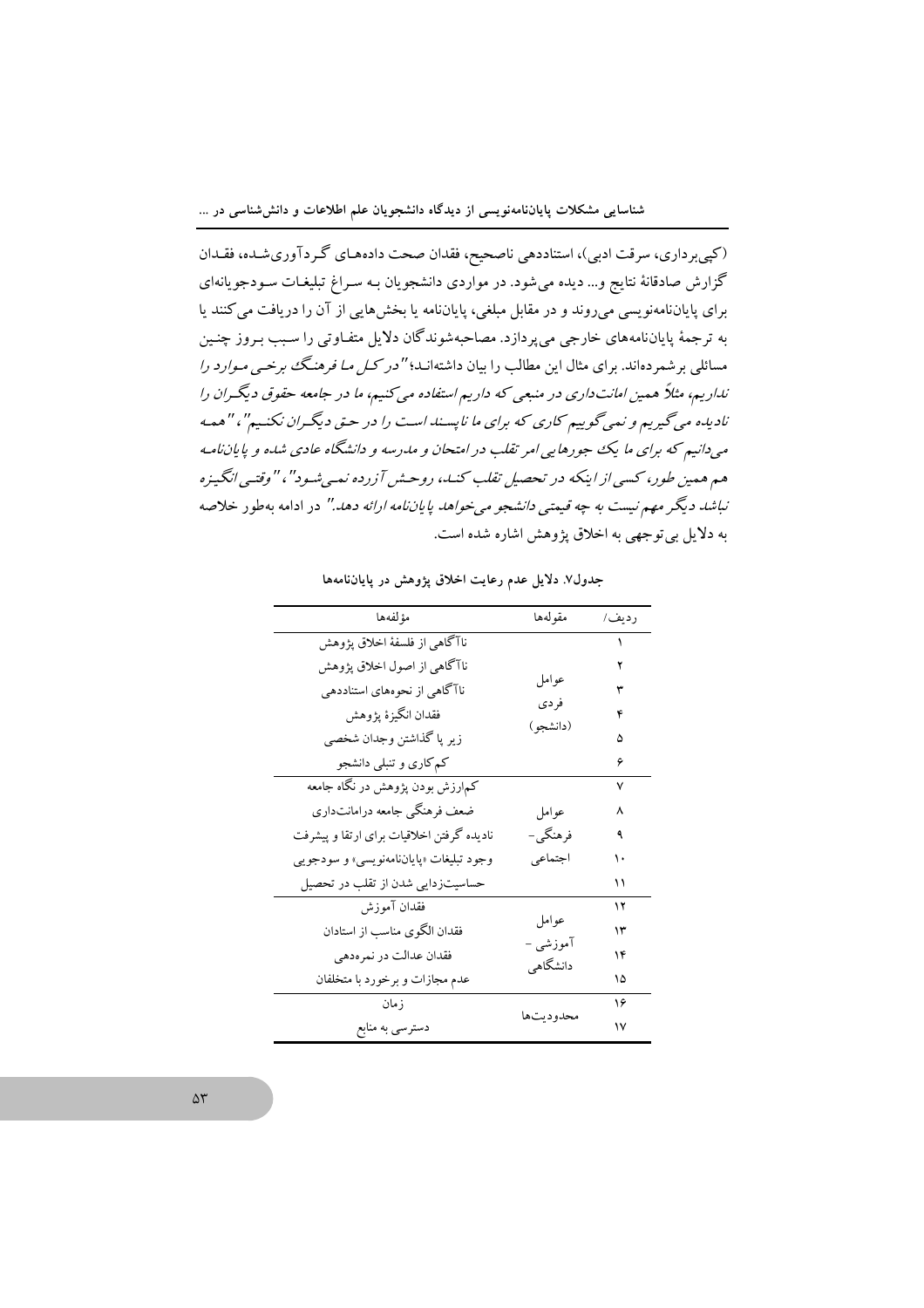#### سؤال پنجم پژوهش : استاد راهنما و استاد مشاور

استاد راهنما و مشاور نقش هدایت کننده و روشن کنندهٔ راه را برای دانشجو در اولین تحریهٔ حیدی وی ایفا می کنند. اما براساس این پژوهش دانشجویان خلأهایی را دربارهٔ ایفـای نقـش ایـن اسـتادان مطرح کردند. آنان به مسائلی مانند: فقدان توجه کافی استادان، فقدان راهنمایی لازم استادان، عـدم اختصاص زمان كافي براي راهنمايي دانشجو، فقدان تعامل مناسب بين استادان و دانشجو، فقـدان تعامل و تفاهم بین استاد راهنما و مشـاور و فقـدان جلسـات مـنظم بـین اسـتادان راهنمـا و مشـاور و دانشجو اشاره کر دهاند. می توان علل وجود چنین برخوردهایی از طرف استادان و ناتوانی برقیراری تعامل دانشجو بان و استادان را، مربوط به این عوامل دانست: فقدان انگیزه در استادان، فقدان علاقهٔ استادان به موضوع یژوهش، فقدان حس مسؤلیت در برابر دانشجو، بهروز نبودن اطلاعات استادان، کم اهمیت بودن کار دانشجو در نگاه استادان، در دسترس نیودن استادان، کمیود زمیان استادان (بهدلیل تعداد زیاد دانشجو در هر نیمسال، درگیر بودن با سـمتهـای اجرایـی، اولویـت قـرار دادن یژوهش های شخصی)، مشخص نبودن وظایف استادان و دانشجو، فقدان امکان نقـد بـر رونـد کـار استادان و انتظار بیش از اندازهٔ دانشجو از استادان برای تدوین پایاننامه. نمونهٔ شـاهد برخـی از ایـن عوامل را می توان در این نقل قولها یافت: *"زمان استادان خیلی محدود است چرا که در طول ی*ک ترم، مسئولیت تعداد زیادی از دانشجو پان را بر عهده دارند و از طرف دیگیر کلبی کارهای دیگیر برای تدربس دارند و کارهای پژوهشی خودشان برایشان مهیرتر است"، "ابنکه بیک استاد چقبه د برای دانشجو بش وقت بگذارد برمه گردد به وجدان وی و اینکه در مقابل دانشجو بش خبودش را مسئول می داند با نه!" و "په جز استاد، دانشجو گاهبی وظایف خیود را نبهی دانید و انتظیار دارد کیه استاد راهنهایش هههٔ کارها را برای او انجام دهد."

#### بحث و نتیجهگیری

پایاننامههای تحصیلات تکمیلی، آموزش و آزمایش قـدرت بـهکـارگیری و اسـتفاده از انـواع توانایی ها و مهارت های دانشجویان است. این توانایی هـا شـامل دانـش و اطلاعـات تخصصـی، مهارتهای پژوهشی، توانایی درک و تحلیل موضوعات و مهارتهای نگارشبی هستند، همچنین در فرآیند پایاننامهنویسی، ارزیابی جامعی از تأثیر آموزش در طـول کـار تحقیـق شـکل مـی گیـرد (ليهو ٣٠ زييون ٣ و زاي آهويا ٣٠ ) (٢٠١١). به اين ترتيب با توجه به اهميت پاياننامـههـا در تحقيقـات کشورها، این یژوهش بـهمنظـور شناسـایی مشـکلات پایـانiامـهنویسـی در رشـتهٔ علـم اطلاعـات و دانششناسی از دیـدگاه دانشـجویان ایـن رشـته صـورت گرفـت و در ایـن زمینـه بـه چـالش۵مـای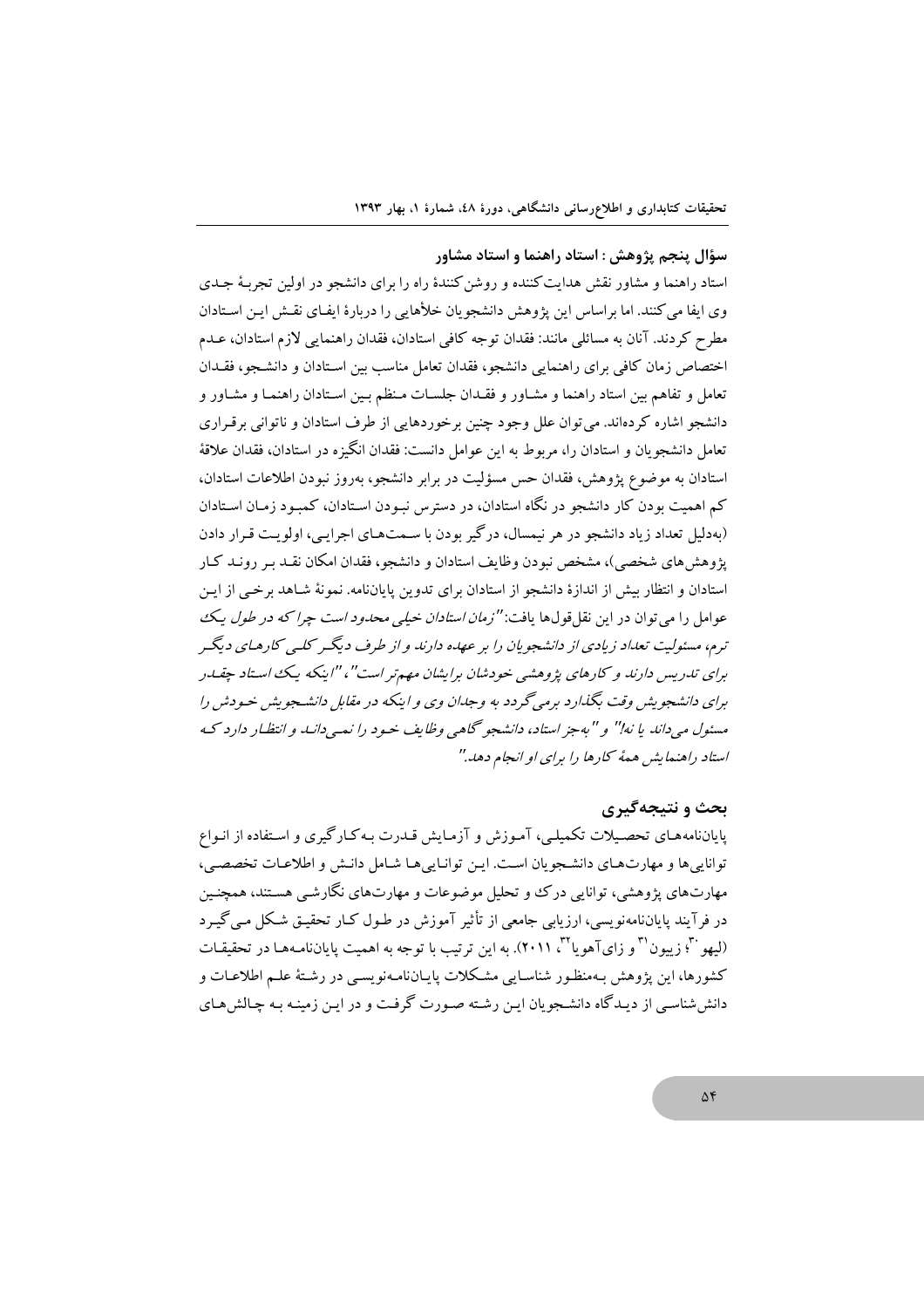پایاننامهنویسی در هر بخش از پایاننامـه از دیـدگاه دانشـجویان اشـاره شـد. امـا آنچـه بـهعنـوان مشکلات مطرح شد، در چند مقولهٔ کلم ریشه دارد که به این شرح است:

**ضعفهای فردی دانشجو**: اینکه یک دانشجو بهعنوان محقق چه ویژگیهای شخصیتی دارد (علاقه، انگیزه، خلاقیت، دید انتقـادی، ذهـن تحلیـل گـر و…) و اینکـه تـا چـه حـد در انجـام دادن یژوهش تلاش می کند و به کسب دانش و مطالعه می پردازد و نیز دیگر بعدهای پایاننامهنویسی که به خود دانشجو مربوط می شود، در این محدوده می گنجد.

ضعفهای فرهنگی - اجتماعی: این ضعفها همان دیدگاه جامعه از پژوهش و پژوهشگر است که شاید موجب افزایش انگیزهٔ تحقیق در دانشجو باشد یا وی را از یژوهش دلسرد کند. ایـن امر به میزان همکاری بستگی دارد که دانشجو طی پـژوهش از جامعـه دریافـت مـی کنـد. همچنـین مسائل مرتبط با اخلاق یژوهش در جامعه است که اهمیت ویـژهای دارد و سـطح فرهنگ جامعـه، تعبين كنندة رعايت اخلاقيات است.

**ضعفهای آموزشی**: این دسته از موانع به آموزش و سیستم آموزشی و دانشگاهها برمـی گـردد. از دانشجو می توان انتظار پژوهش را داشت، در صورتی که آموزش های لازم به وی داده شده باشـد، چرا که تحقیق و چگونگی طی مراحل تحقیق و دیگر جوانب یژوهش و نگارش پژوهش به آمـوزش و تخصص نباز دارد.

محدودیتها و فقدان امکانات: لوازم و شرایط لازم برای پـژوهش و پژوهشگر جـزو ایـن دسته از عوامل پایانiامەنویسی قرار می گیرند. همچنین محدودیتهایی مانند مالی، زمانی، دسترسی به منابع، فقدان همکاری سازمانها و روالهای طولانی اداری، پیش روی دانشجویان است.

در آخر باید اشاره کرد، برخی از یژوهشگران نتایج مشابهی را در تحقیقهای خود در مورد مشکلات پایاننامهنویسی در دیگر رشتهها مطرح کردهانـد ماننـد؛ میزانـی (۱۳۸۷)؛ جعفـری چالشتری (۱۳۸۸)؛ بهزادی و داوریناه (۱۳۸۸) و … که در بخش پیشینهٔ پژوهش به آنها اشاره شد. همچنین شایان ذکر است که هر یک از عوامل شناسایی شده از مشکلات پایانiمامهنویسی و علل آن شاید بهصورت مجزا بررسی شـوند و جزییـات بیشـتری را حاصـل کننـد و میـزان اهمیـت و تأثیر گذاری هریک به صورت جداگانه سنجیده شود. این رتبهبندی در این یژوهش انجام نشده است، چرا که هدف پژوهش تنها شناسایی این مشکلات از دیدگاه دانشجو بان بوده است تا راه را برای تحقیقات بعدی در این زمینه هموار کند. در نهایت، حال که در اینجا تا حدی به واقعیت پایاننامهنویسی از دیدگاه دانشجویان علم اطلاعات و دانش شناسی پرداختیم، باید به فکر بهبـود بخشیدن به شرایط موجود بود و به این وسیله کیفیت پایاننامهها و مفید بودن آنها را ارتقا بخشید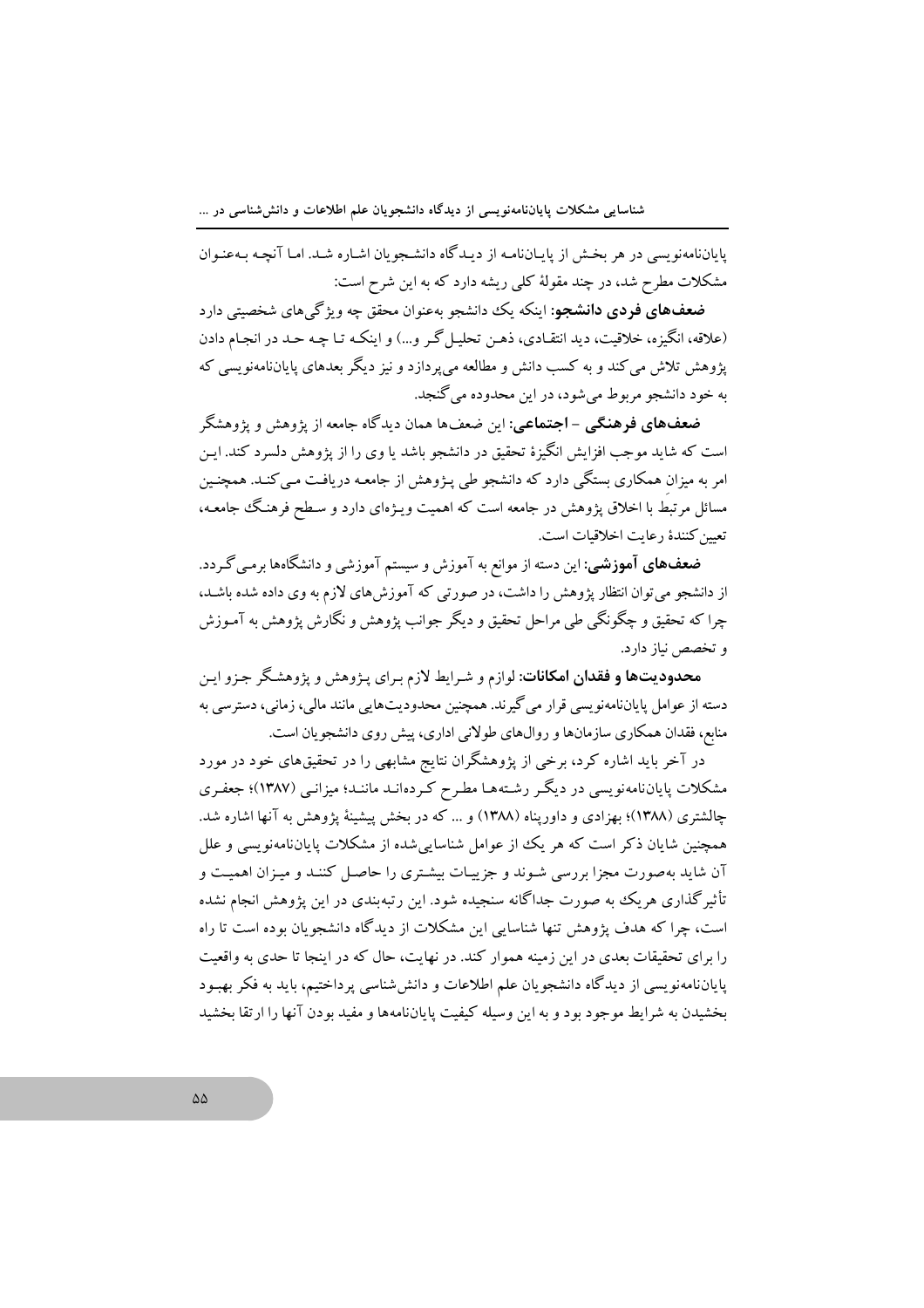و از این طریق نیز مهارتها و تواناییهای دانشجویان را برای انجام دادن پژوهشهای آیندهشان تقویت کرد.

یے نوشت

- 1. kanter
- 2. Kurbanogln
- 3. Tavasancil
- 4. Crosta
- 5. Pack man
- 6. Marshall
- 7. Brennan
- 8.Abdoulaye
- 9. Kezar
- 10.Talburt
- 11. lundgern
- 12. Halvarsson
- 13. Qualitative approach
- 14. Collective case study
- 15 .Saturation point / Stratified purposeful
- 16. Powell
- 17. purposeful sampling
- 18. Snowball sampling
- 19. Opening coding
- 20. Axial coding
- 21. Selective coding
- 22. Flick
- 23. Guba
- 24. Lincoln
- 25. Trustworthiness
- 26. Credibility
- 27. Transferability
- 28. Conformability
- 29. Dependability
- 30. Lihua
- 31. Xiaoyan
- 32. Xiaohui

#### منابع

- ۱. انتشارنجف آبـادی، فهیمـه؛ چشـمه سـهرابی، مظفـر؛ افشـار، ابـراهیم (۱۳۹۰). بررسـی کـاربرد پایاننامههای کارشناسی ارشد و دکتری علوم کتابداری و اطلاعرسانی در کتابخانههـای شـهر اصفهان. پژوهشنامه کتابدرای و اطلاع رسانبی، ۱(۱) ۸۸-۶۷
- ۲. بهزادی، حسن؛ داورپناه، محمدرضا (۱۳۸۸). بررسی عوامل مؤثر بر تجربه پژوهشی دانشجویان تحصیلات تکمیلی دانشگاه فردوسی مشهد. *مطالعات تربیتی و روان شناسبی دانشگاه فردوس*بی مشصد، ۱۰ (۲) ۲۲۷–۲۵۰.
- ۳. بیگیم عظیمی، زینب (۱۳۸۸). *مطالعه روش های پژوهش و آماری مورد نیاز طرحهای تحقیقاتی* و پایاننامههای رشته کتابداری و اطلاع رسانی براساس پایاننامههای انجام شده در مقیاطع *کارشناسی ارشد*. پایاننامه کارشناسی ارشد، دانشگاه پیامنور .تهران.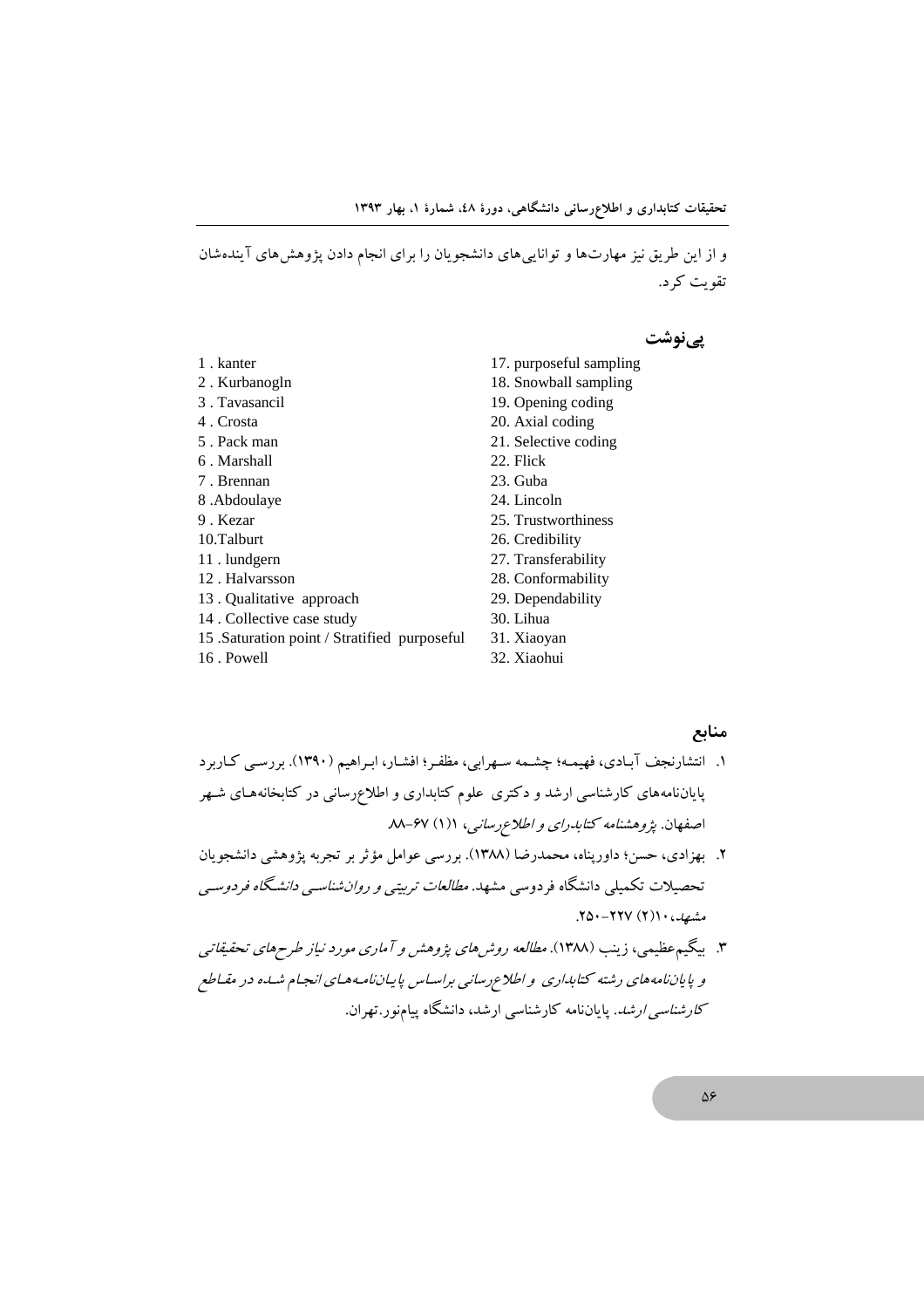- ۴. یاکدامن، نشانه (۱۳۸۸). روند به کارگیری روش های یژوهش در پایـانiامـه کارشناسـی ارشـد کتابداری و اطلاعررسانی دانشگاه آزاد اسلامی واحد تهران شمال(۱۳۷۱–۱۳۸۴). *دانش شناسی* علوم کتابداری و اطلاع رسانی و فناوری اطلاعات، ۶/۲) ۱-۱۴.
- ۵. یاول، رونالد.ار (۱۳۷۹). *روش های اساسی پژوهش برای کتابداران* (نجیلا حریبری، متبرجم). تهران: نفيس.
- ۶. تصـدیقی ،محمـدعلی؛ تصـدیقی، فـروغ(۱۳۸۸). موانـع تحقیـق و فرهنـگ پـژوهش در نظـام آموزش عالمی. *ماهنامه مهندسی فرهنگی، ۴ (۳۵و ۳۶) ۴*۷-۴۷.
- ۷. جعفری چالشتری، عفت (۱۳۸۸). برر*سی موانـع و مشـکلات دانشـجویان تحصـیلات تکمیلـی* دانشگاه اصفهان در فرآیند پایان نامه از دیدگاه دانشجویان تحصیلات تکمیلی و اعضای هیت علمی یاپانانامه کارشناسی ارشد برنامهریـزی آموزشـی دانشـگاه اصـفهان ، دانشـکده علـوم تربيتي و روان شناسي.اصفهان.
- ۸ حـرّي، عبــاس؛ محســنiاده، افســانه (۱۳۸۲). رونــد بــه كــارگيري روشهــاي پــژوهش در پایاننامههای کارشناسی ارشد کتابداری و اطلاع رسانی دانشگاه تهـران(۱۳۷۸–۱۳۴۸). م*جلـه* روان شناسی و علوم تربیتی،۳۳ (۱) ۷۵-۷۵.
- ۹. صادقی، عباس (۱۳۷۰). بررسی مشکلات تحقیق در رشته علیوم انسانی از دیبه گاه اساتید دانشکده های علوم انسانی دانشگاه اصفهان. پاییاننامه کارشناس<sub>تی</sub> ارشد. دانشگاه اصفهان، دانشکده علوم تربیتی و روانشناسی.
- ۱۰. عرب مختاری، روحالله (۱۳۸۶). *شناسا پی موانع و مشکلات پژوهش در رشته تربیت بـدنی و علوم ورزشی دانشگاههای دولتی کشور از دیدگاه دانشجو پان تحص*یلا*ت تکمیلی.* پاییاننامه کارشناسی ارشد، دانشگاه اصفهان، اصفهان.
- ١١. عطاران، محمد؛ زين آبادي، حسن رضا؛ طولابي، سعيد (١٣٨٩). انتخاب استاد راهنمـا و رابطـه اسـتاد راهنمــا –دانشــجو ديــدگاههــاي دانــش آموختگــان دوره دكتــري. *فصــلنامه مطالعــات* برنامەرېزى درسې، ۱۶۴۴-۱۲۹.
- ۱۲. علایی، مرضیه؛ اعظمی، عظیم (۱۳۸۳). بررسی نگرش دانشجویان نسبت به امر تحقیق در دانشگاه علوم پزشکی ایلام، ۱۳۸۰. *مجله علمی دانشگاه علوم پزشکی ایلام،*۶۲(۴۲و۴۳) ۳۹–۴۴.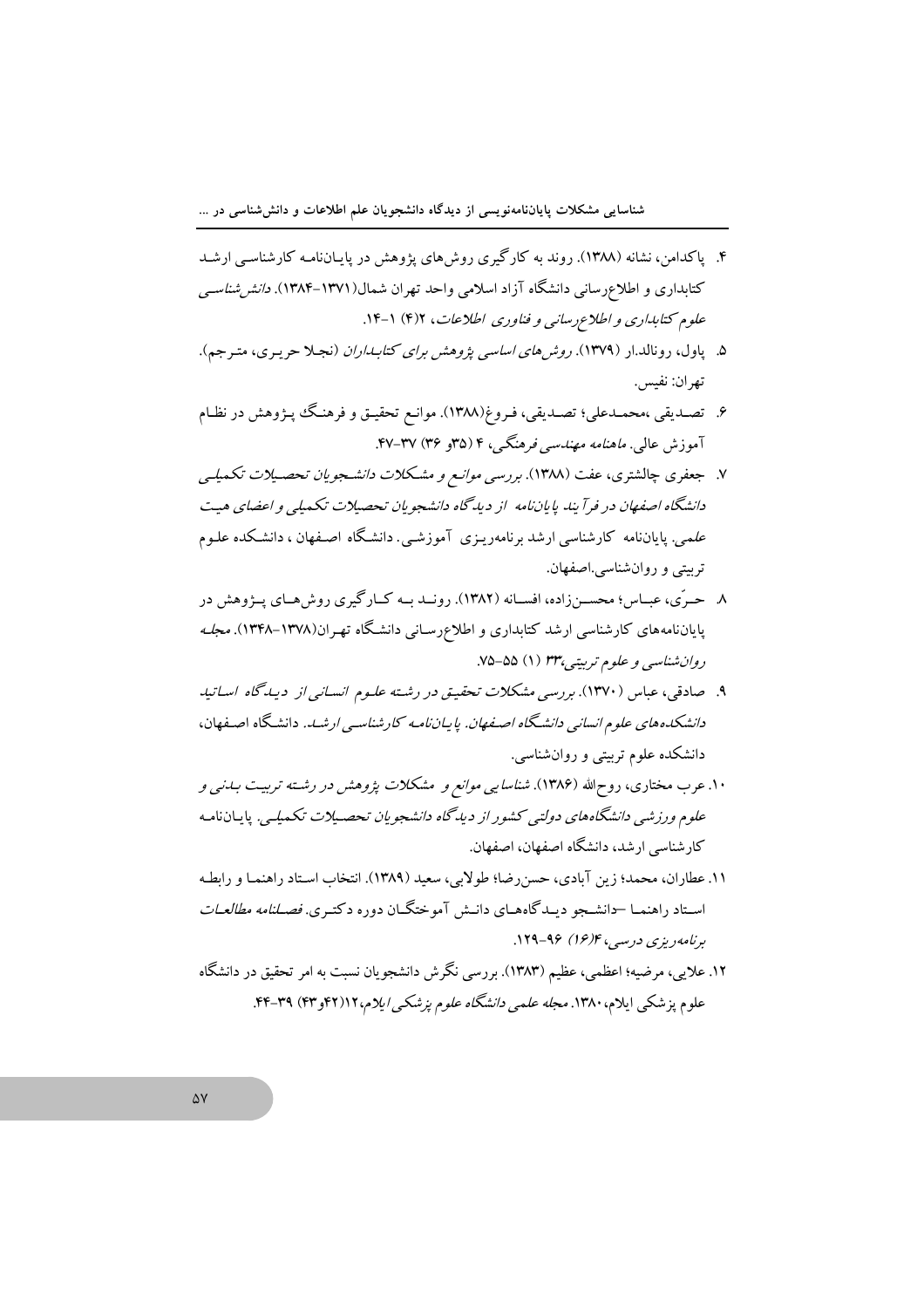- ۱۳. علیدوستی، سیروس؛ صابری، مریم (۱۳۸۶). پایانiامهها و رسالههای الکترونیک بنسا به حدید مدارك علمي. فصلنامه كتاب، ١٧/ ٨٥-٩٨. ۱۴. فدایی عراقی، غلامرضا (۱۳۷۴). تحلیلی پیر روش هیای تهیبه پاییاننامهههای دوره کارشناسی اد شد و د کتری. فصلنامه پژوهش و پرنامه ریزی در آموزش عالی، ۹ (بعاد) ۷۵-۸۰ ۱۵. فلیک، اووه (۱۳۸۸). *در آمدی بر روش تحقیق کیفی* (هادی جلیلی، مترجم). تهران: نی. ۱۶. مظلومیان، سعیده(۱۳۷۶). بر <sub>ز</sub>س<sub>یر</sub> مشکلا*ت و تنگناهای تحصیلات تکمیلی از دیدگاه اسیاتید* و دانشجو بان علامه طباطبایی بایان نامه کارشناسی ارشد. داشگاه علامیه طباطبایی، دانشکده علوم تربيتي.تهران. ۱۷. منتخب، فروغـه (۱۳۸۲). بررســی میـزا*ن دعایـت اســتانداد دهای ایـزو و عناصـر* تحقیـق در پایاننامههای کارشناسبی ارشید دانشیکده میدیریت و اطبلاعربسانبی پزشکبی از سال ۷۹-۸۱. یایاننامه کارشناسی ارشد، دانشگاه علوم یزشکی و خدمات بهداشتی– درمانی ایران. تهران.
- ۱۸. میزانی، مهران(۱۳۸۷). بررسی مشکلات ت*ندوین پایاننامههای کارشناسی ارشد تر*بیت *بدنی و* علوم ورزشب ٍ در د*انشگاههای منتخب. پایاننامه کارشناسی ا*رشـه. دانشـگاه تهـران، دانشـکده تربيت بدني. تهران.
- ۱۹. نداف زاده شیرازی، ناصر؛ جوکار، بهرام؛ خادمی، محسن؛ باغبان، ایران (۱۳۷۳). بررسبی دید گاه های ِ دانشجو مان کارشناسپ ارشد دانشگاههای شسراز و آزاد اسپلامپ واحیه شسراز *درباره مشکلات تحقیق وپایاننامەنویسی.مجری طرح س*ازمان دانشگاه آزاد اسـلامی شـیراز. شىر از .
- ۲۰. نیلبی، محمدرضــا؛ نصـر ، احمدرضــا؛ اکبـری، نعمــتالله (۱۳۸۶). بررســی کیفیــت راهنمــایی باباننامههای دوره کارشناسی ارشد. *دانشور رفتار، ۱۴(۴۴)* ۱۲۱–۱۳۲.
- 21. Abdoulaye, K (2002). Research trend in library and information science at the international Islamic University Malaysia. Library review, 51(1): 32-37.
- 22. Crosta, P.; Packman, I (2005). Faculty productivity in supervising doctoral students' dissertation at Cornell University. Economics of Education Review, 24: 55-65.
- 23. kanter ,S (2006). Embodying research: a study of student engagement in research writing. Doctoral thesis, school of graduate studies and research. Indiana university of Pennsylvania: Pennsylvania.